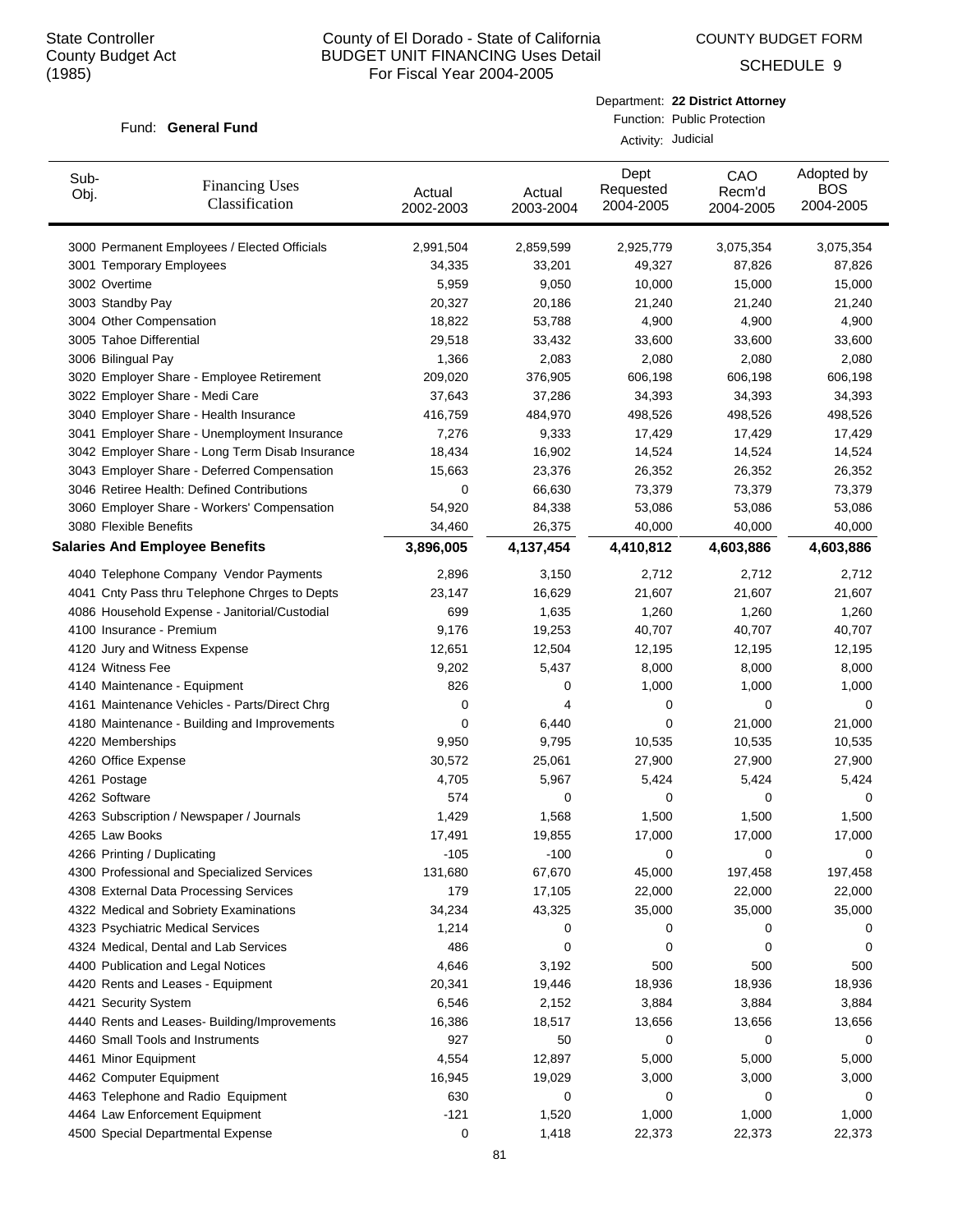COUNTY BUDGET FORM

SCHEDULE 9

### Fund: General Fund

Department: **22 District Attorney** Function: Public Protection

Activity: Judicial

| Sub-<br><b>Financing Uses</b><br>Obj.<br>Classification                         | Actual<br>2002-2003 | Actual<br>2003-2004 | Dept<br>Requested<br>2004-2005 | CAO<br>Recm'd<br>2004-2005 | Adopted by<br><b>BOS</b><br>2004-2005 |
|---------------------------------------------------------------------------------|---------------------|---------------------|--------------------------------|----------------------------|---------------------------------------|
| 4501 Special Projects                                                           | 13,890              | 6,927               | 0                              | $\mathbf 0$                | 0                                     |
| 4503 Staff Development                                                          | 18,389              | 10,232              | 13,000                         | 14,200                     | 14,200                                |
| 4506 Film Development/Photography Supplies                                      | 1,623               | 815                 | 1,200                          | 1,200                      | 1,200                                 |
| 4509 Detective Expense                                                          | 500                 | 0                   | 0                              | 0                          | 0                                     |
| 4510 District Attorney - DA                                                     | 0                   | 0                   | 5,000                          | 5,000                      | 5,000                                 |
| 4529 Software License                                                           | 26,805              | 8,063               | 0                              | 0                          | 0                                     |
| 4600 Transportation and Travel                                                  | 8,174               | 18,618              | 16,032                         | 16,032                     | 16,032                                |
| 4602 Employee - Private Auto Mileage                                            | 7,728               | 5,519               | 9,703                          | 9,703                      | 9,703                                 |
| 4605 Vehicle - Rent Or Lease                                                    | 45,774              | 44,528              | 45,814                         | 45,814                     | 45,814                                |
| 4606 Fuel Purchases                                                             | 11,604              | 13,382              | 11,118                         | 13,118                     | 13,118                                |
| 4607 Rent or Lease: Mileage Rate Rebate                                         | 0                   | $-49,167$           | 0                              | $\mathbf 0$                | 0                                     |
| 4620 Utilities                                                                  | 34,865              | 32,504              | 35,341                         | 35,341                     | 35,341                                |
| <b>Services And Supplies</b>                                                    | 531,214             | 424,941             | 457,397                        | 634,055                    | 634,055                               |
| 5300 Interfund Expenditures                                                     | 390                 | 150                 | 0                              | 0                          | 0                                     |
| <b>Other Charges</b>                                                            | 390                 | 150                 | 0                              | 0                          | 0                                     |
| 6040 Fixed Assets - Equipment                                                   | 16,460              | 38,211              | 0                              | $\Omega$                   | 0                                     |
| 6042 Fixed Assets - Computer Sys Equipment                                      | 27,915              | 28,499              | 0                              | 5,000                      | 5,000                                 |
| <b>Fixed Assets</b>                                                             | 44,375              | 66,709              | 0                              | 5,000                      | 5,000                                 |
| 7200 Intrafund Transfers                                                        | $-4,185$            | $-1,408$            | $-13,450$                      | $-13,450$                  | -13,450                               |
| 7201 Intrafund Transfers: Social Services                                       | 0                   | $-653$              | $-2,000$                       | $-2,000$                   | $-2,000$                              |
| 7202 Intrafnd Transfers: DA/FS Contract                                         | $-38,164$           | 0                   | 0                              | 0                          | 0                                     |
| 7220 Intrafnd: Telephone Equipment and Support                                  | 24,135              | 22,370              | 25,795                         | 25,795                     | 25,795                                |
| 7221 Intrafnd: Radio Equipment and Support                                      | 4,200               | 2,844               | 2,982                          | 2,982                      | 2,982                                 |
| 7223 Intrafnd: Mail Service                                                     | 1,335               | 1,363               | 1,437                          | 1,437                      | 1,437                                 |
| 7224 Intrafnd: Stores Support                                                   | 4,350               | 2,819               | 2,947                          | 2,947                      | 2,947                                 |
| 7225 Intrafnd: Central Duplicating                                              | 3,019               | 1,834               | 692                            | 692                        | 692                                   |
| 7226 Intrafnd: Lease Administration Fee                                         | 1,091               | 1,424               | 1,174                          | 1,174                      | 1,174                                 |
| 7227 Intrafnd: Internal Data Processing                                         | 39,490              | 29,699              | 23,761                         | 23,761                     | 23,761                                |
| 7228 Intrafnd: Internet Connect Charges                                         | 9,758               | 2,970               | 3,240                          | 3,240                      | 3,240                                 |
| 7229 Intrafnd: PC Support                                                       | 60                  | 1,647               | 1,000                          | 1,000                      | 1,000                                 |
| 7230 Intrafnd: IS Software                                                      | 0                   | 250                 | 0                              | 0                          | 0                                     |
| 7231 Intrafnd: IS Programming Support                                           | 300                 | 0                   | 0                              |                            |                                       |
| 7232 Intrafnd: Maint Bldg & Improvmnts                                          | 4,243               | 4,864               | 2,000                          | 2,000                      | 2,000                                 |
| 7233 Intrafnd: Child Support Services                                           | $-320$              | 0                   | 0                              | 0                          | 0                                     |
| 7234 Intrafnd: Network Support                                                  | 0                   | 40,519              | 47,378                         | 47,378                     | 47,378                                |
| <b>Intrafund Transfers</b>                                                      | 49,313              | 110,541             | 96,956                         | 96,956                     | 96,956                                |
| <b>Total Financing Uses</b>                                                     | 4,521,296           | 4,739,795           | 4,965,165                      | 5,339,897                  | 5,339,897                             |
| <b>Less Department Estimated Revenues</b>                                       | 1,835,941           | 1,759,585           | 1,529,304                      | 1,904,036                  | 1,904,036                             |
| <b>Department Use of Other General</b><br><b>Fund Sources (Net County Cost)</b> | 2,685,356           | 2,980,210           | 3,435,861                      | 3,435,861                  | 3,435,861                             |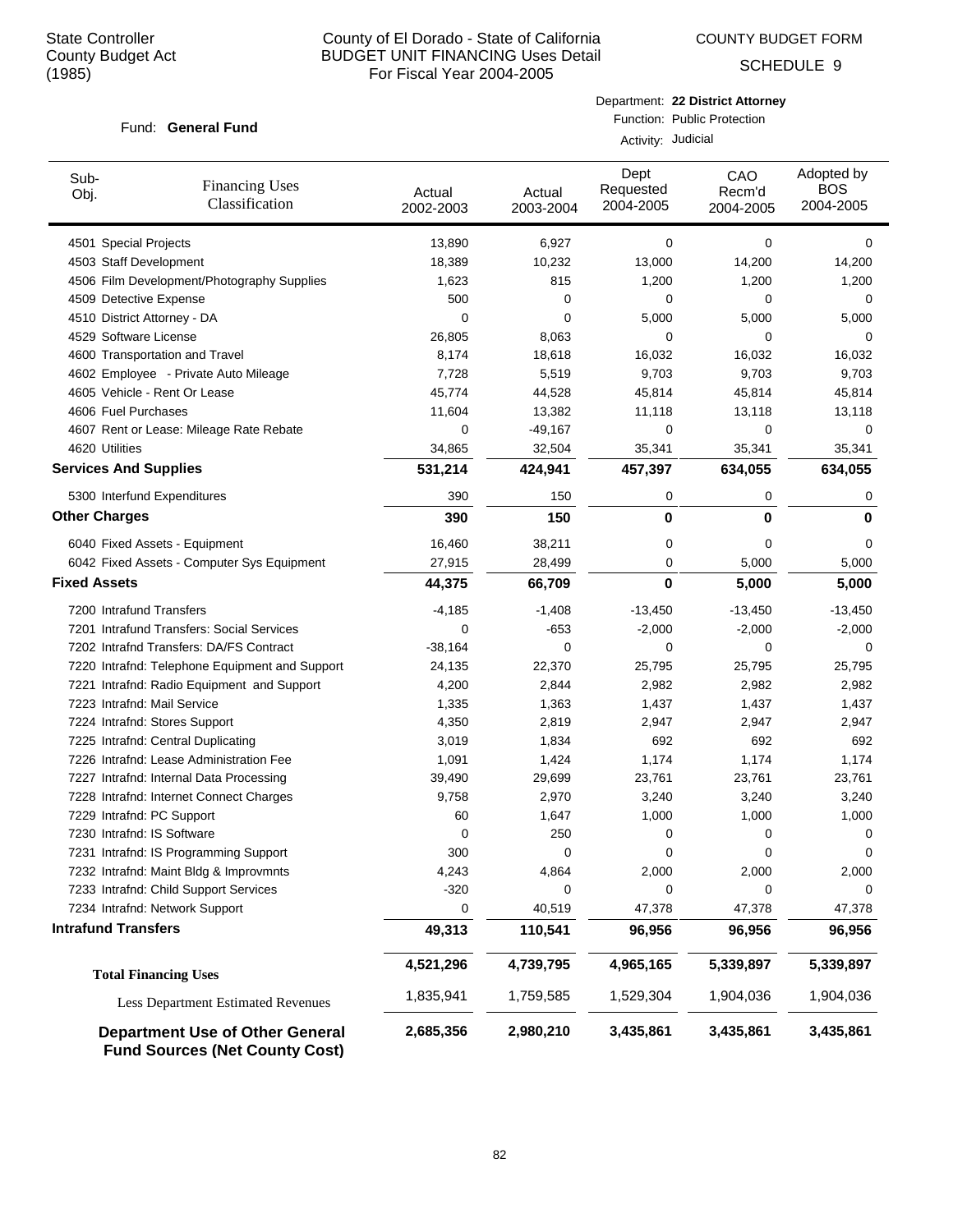COUNTY BUDGET FORM

SCHEDULE 9

#### Fund: General Fund

| Department: 23 Public Defender |
|--------------------------------|
| Function: Public Protection    |

Activity: Judicial

| Sub-<br>Obj. | <b>Financing Uses</b><br>Classification         | Actual<br>2002-2003 | Actual<br>2003-2004 | Dept<br>Requested<br>2004-2005 | CAO<br>Recm'd<br>2004-2005 | Adopted by<br><b>BOS</b><br>2004-2005 |
|--------------|-------------------------------------------------|---------------------|---------------------|--------------------------------|----------------------------|---------------------------------------|
|              | 3000 Permanent Employees / Elected Officials    | 1,040,288           | 1,015,359           | 1,076,063                      | 1,120,063                  | 1,120,063                             |
|              | 3001 Temporary Employees                        | 55,435              | 56,558              | 55,000                         | 55,000                     | 55,000                                |
|              | 3004 Other Compensation                         | 42,813              | 19,612              | 0                              | 0                          | 0                                     |
|              | 3005 Tahoe Differential                         | 13,480              | 14,201              | 38,400                         | 38,400                     | 38,400                                |
|              | 3006 Bilingual Pay                              | 3,223               | 4,167               | 9,160                          | 5,160                      | 5,160                                 |
|              | 3020 Employer Share - Employee Retirement       | 63,586              | 88,924              | 175,912                        | 175,912                    | 175,912                               |
|              | 3022 Employer Share - Medi Care                 | 11,525              | 12,741              | 12,573                         | 12,573                     | 12,573                                |
|              | 3040 Employer Share - Health Insurance          | 111,957             | 111,208             | 77,795                         | 77,795                     | 77,795                                |
|              | 3041 Employer Share - Unemployment Insurance    | 2,857               | 3,360               | 6,475                          | 6,475                      | 6,475                                 |
|              | 3042 Employer Share - Long Term Disab Insurance | 6,089               | 6,447               | 5,396                          | 5,396                      | 5,396                                 |
|              | 3043 Employer Share - Deferred Compensation     | 8,898               | 15,644              | 26,412                         | 26,412                     | 26,412                                |
|              | 3046 Retiree Health: Defined Contributions      | 0                   | 18,802              | 22,477                         | 22,477                     | 22,477                                |
|              | 3060 Employer Share - Workers' Compensation     | 12,538              | 27,982              | 24,694                         | 24,694                     | 24,694                                |
|              | 3080 Flexible Benefits                          | 14,906              | 14,952              | 99,000                         | 54,000                     | 54,000                                |
|              | <b>Salaries And Employee Benefits</b>           | 1,387,595           | 1,409,957           | 1,629,357                      | 1,624,357                  | 1,624,357                             |
|              | 4040 Telephone Company Vendor Payments          | 86                  | 111                 | 0                              | 0                          | 0                                     |
|              | 4041 Cnty Pass thru Telephone Chrges to Depts   | 14,701              | 10,244              | 12,500                         | 12,500                     | 12,500                                |
|              | 4080 Household Expense                          | 33                  | 0                   | 0                              | 0                          | 0                                     |
|              | 4086 Household Expense - Janitorial/Custodial   | 2,870               | 2,671               | 3,600                          | 3,600                      | 3,600                                 |
|              | 4100 Insurance - Premium                        | 5,000               | 7,036               | 7,036                          | 7,036                      | 7,036                                 |
|              | 4120 Jury and Witness Expense                   | 25                  | 0                   | 1,250                          | 1,250                      | 1,250                                 |
|              | 4124 Witness Fee                                | 3,029               | 105                 | 500                            | 500                        | 500                                   |
|              | 4140 Maintenance - Equipment                    | 0                   | 0                   | 400                            | 400                        | 400                                   |
|              | 4141 Maintenance - Office Equipment             | 595                 | 568                 | 800                            | 800                        | 800                                   |
|              | 4180 Maintenance - Building and Improvements    | 0                   | 1,034               | 1,000                          | 1,000                      | 1,000                                 |
|              | 4220 Memberships                                | 4,750               | 4,445               | 8,000                          | 6,000                      | 6,000                                 |
|              | 4260 Office Expense                             | 4,532               | 4,982               | 4,750                          | 4,750                      | 4,750                                 |
|              | 4261 Postage                                    | 1,050               | 1,164               | 1,500                          | 1,500                      | 1,500                                 |
|              | 4262 Software                                   | 825                 | 0                   | 0                              | 0                          | 0                                     |
|              | 4263 Subscription / Newspaper / Journals        | 5,934               | 7,183               | 7,500                          | 7,500                      | 7,500                                 |
|              | 4265 Law Books                                  | 10,422              | 9,554               | 7,000                          | 7,000                      | 7,000                                 |
|              | 4266 Printing / Duplicating                     | 1,242               | 97                  | 500                            | 500                        | 500                                   |
|              | 4300 Professional and Specialized Services      | 25,804              | 7,196               | 10,000                         | 10,000                     | 10,000                                |
|              | 4313 Legal Services                             | 1,300               | 680                 | 2,000                          | 2,000                      | 2,000                                 |
|              | 4317 Criminal Investigation                     | 29,552              | 1,795               | 12,000                         | 12,000                     | 12,000                                |
|              | 4318 Interpreter                                | 875                 | 199                 | 1,000                          | 1,000                      | 1,000                                 |
|              | 4320 Verbatim Report - Transcription            | 3,184               | 1,076               | 2,000                          | 2,000                      | 2,000                                 |
|              | 4323 Psychiatric Medical Services               | 19,103              | 1,400               | 15,000                         | 15,000                     | 15,000                                |
|              | 4324 Medical, Dental and Lab Services           | 18,923              | 1,610               | 1,500                          | 1,500                      | 1,500                                 |
|              | 4334 Fire Prevention and Inspection             | 0                   | 65                  | 150                            | 150                        | 150                                   |
|              | 4400 Publication and Legal Notices              | 423                 | 0                   | 0                              | 0                          | 0                                     |
|              | 4420 Rents and Leases - Equipment               | 4,327               | 3,700               | 4,000                          | 4,000                      | 4,000                                 |
|              | 4440 Rents and Leases- Building/Improvements    | 66,258              | 64,827              | 73,749                         | 73,749                     | 73,749                                |
|              | 4461 Minor Equipment                            | 750                 | 1,120               | 2,000                          | 1,000                      | 1,000                                 |
|              | 4462 Computer Equipment                         | 15,501              | 83                  | 1,500                          | 500                        | 500                                   |
|              | 4463 Telephone and Radio Equipment              | 97                  | 0                   | 0                              | 0                          | 0                                     |
|              | 4500 Special Departmental Expense               | 0                   | 0                   | 0                              | 65,000                     | 65,000                                |
|              | 4503 Staff Development                          | 4,509               | 2,785               | 7,500                          | 7,500                      | 7,500                                 |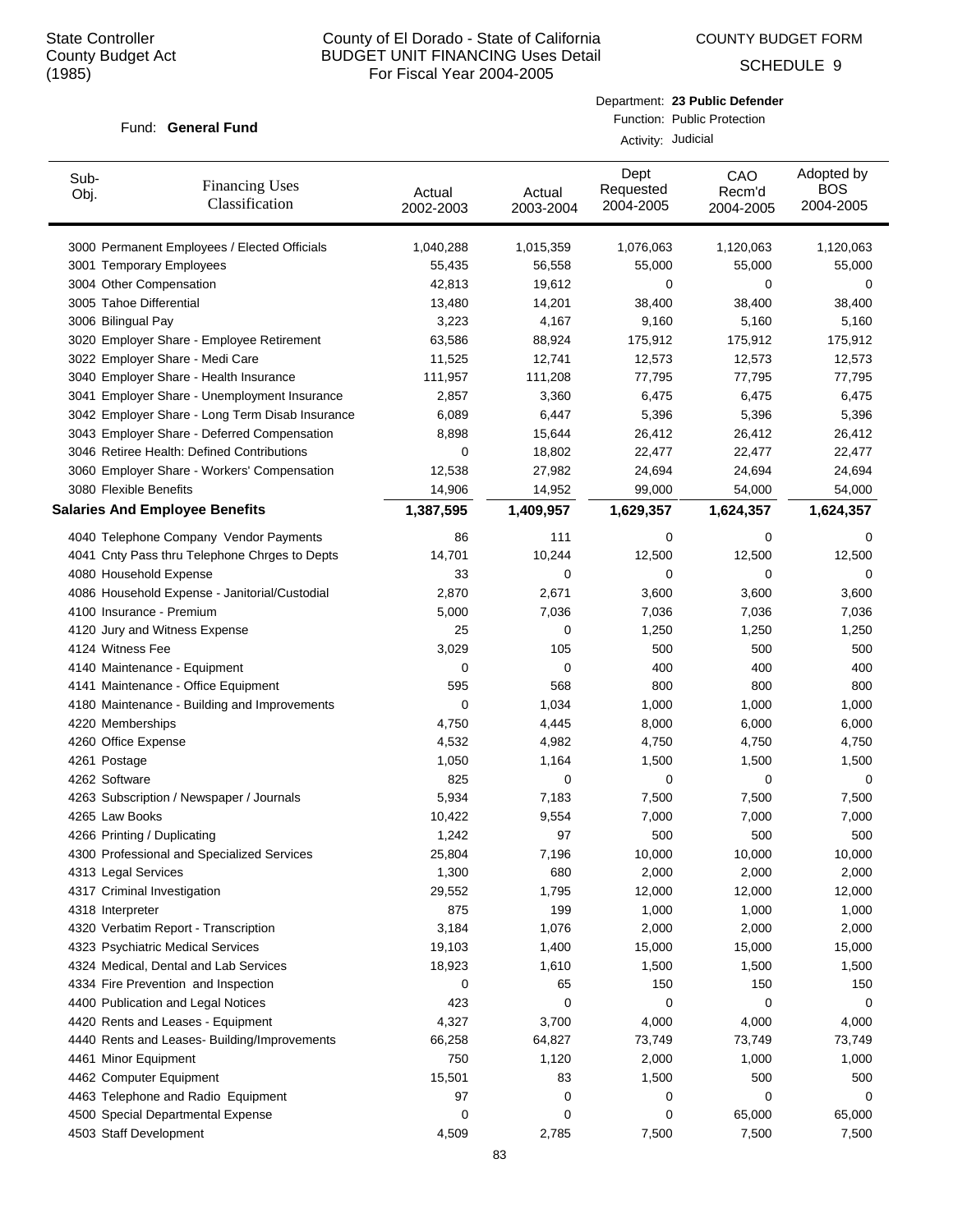COUNTY BUDGET FORM

SCHEDULE 9

|                              | Fund: General Fund                             | Department: 23 Public Defender<br>Function: Public Protection<br>Activity: Judicial |                     |                                |                            |                                       |  |
|------------------------------|------------------------------------------------|-------------------------------------------------------------------------------------|---------------------|--------------------------------|----------------------------|---------------------------------------|--|
| Sub-<br>Obj.                 | <b>Financing Uses</b><br>Classification        | Actual<br>2002-2003                                                                 | Actual<br>2003-2004 | Dept<br>Requested<br>2004-2005 | CAO<br>Recm'd<br>2004-2005 | Adopted by<br><b>BOS</b><br>2004-2005 |  |
|                              | 4600 Transportation and Travel                 | 1,220                                                                               | 6,583               | 2,000                          | 2,000                      | 2,000                                 |  |
|                              | 4602 Employee - Private Auto Mileage           | 3,157                                                                               | 5,028               | 3,500                          | 3,500                      | 3,500                                 |  |
|                              | 4605 Vehicle - Rent Or Lease                   | 4,733                                                                               | 2,820               | 4,000                          | 4,000                      | 4,000                                 |  |
| 4606 Fuel Purchases          |                                                | 1,156                                                                               | 523                 | 500                            | 500                        | 500                                   |  |
|                              | 4607 Rent or Lease: Mileage Rate Rebate        | 0                                                                                   | $-5,621$            | 0                              | $\mathbf 0$                | $\Omega$                              |  |
| 4620 Utilities               |                                                | 6,398                                                                               | 7,671               | 7,000                          | 7,000                      | 7,000                                 |  |
| <b>Services And Supplies</b> |                                                | 262,361                                                                             | 152,733             | 205,735                        | 266,735                    | 266,735                               |  |
|                              | 5300 Interfund Expenditures                    | 150                                                                                 | 250                 | 0                              | 0                          | 0                                     |  |
| <b>Other Charges</b>         |                                                | 150                                                                                 | 250                 | $\bf{0}$                       | $\mathbf 0$                | $\bf{0}$                              |  |
|                              | 6042 Fixed Assets - Computer Sys Equipment     | 1,873                                                                               | 0                   | 3,000                          | 3,000                      | 3,000                                 |  |
| <b>Fixed Assets</b>          |                                                | 1,873                                                                               | 0                   | 3,000                          | 3,000                      | 3,000                                 |  |
|                              | 7220 Intrafnd: Telephone Equipment and Support | 7,895                                                                               | 6,903               | 9,000                          | 9,000                      | 9,000                                 |  |
| 7223 Intrafnd: Mail Service  |                                                | 942                                                                                 | 1,024               | 1,200                          | 1,200                      | 1,200                                 |  |
|                              | 7224 Intrafnd: Stores Support                  | 1,227                                                                               | 480                 | 450                            | 450                        | 450                                   |  |
|                              | 7225 Intrafnd: Central Duplicating             | 112                                                                                 | 240                 | 600                            | 600                        | 600                                   |  |
|                              | 7226 Intrafnd: Lease Administration Fee        | 3,870                                                                               | 4,163               | 2,500                          | 2,500                      | 2,500                                 |  |
|                              | 7227 Intrafnd: Internal Data Processing        | 9,865                                                                               | 7,492               | 8,000                          | 8,000                      | 8,000                                 |  |
|                              | 7228 Intrafnd: Internet Connect Charges        | 964                                                                                 | 0                   | 0                              | 0                          | 0                                     |  |
| 7229 Intrafnd: PC Support    |                                                | 1,660                                                                               | 3,909               | 4,500                          | 4,500                      | 4,500                                 |  |
| 7230 Intrafnd: IS Software   |                                                | $\Omega$                                                                            | 0                   | 500                            | 500                        | 500                                   |  |
|                              | 7231 Intrafnd: IS Programming Support          | 30                                                                                  | $\mathbf 0$         | $\mathbf 0$                    | $\mathbf 0$                | 0                                     |  |
|                              | 7232 Intrafnd: Maint Bldg & Improvmnts         | 52                                                                                  | 346                 | 750                            | 750                        | 750                                   |  |
|                              | 7234 Intrafnd: Network Support                 | 0                                                                                   | 8,683               | 9,500                          | 9,500                      | 9,500                                 |  |
| <b>Intrafund Transfers</b>   |                                                | 26,617                                                                              | 33,240              | 37,000                         | 37,000                     | 37,000                                |  |
|                              | <b>Total Financing Uses</b>                    | 1,678,596                                                                           | 1,596,180           | 1,875,092                      | 1,931,092                  | 1,931,092                             |  |
|                              | <b>Less Department Estimated Revenues</b>      | 274,806                                                                             | 288,204             | 290,812                        | 334,812                    | 334,812                               |  |
|                              | <b>Department Use of Other General</b>         | 1,403,789                                                                           | 1,307,975           | 1,584,280                      | 1,596,280                  | 1,596,280                             |  |

**Fund Sources (Net County Cost)**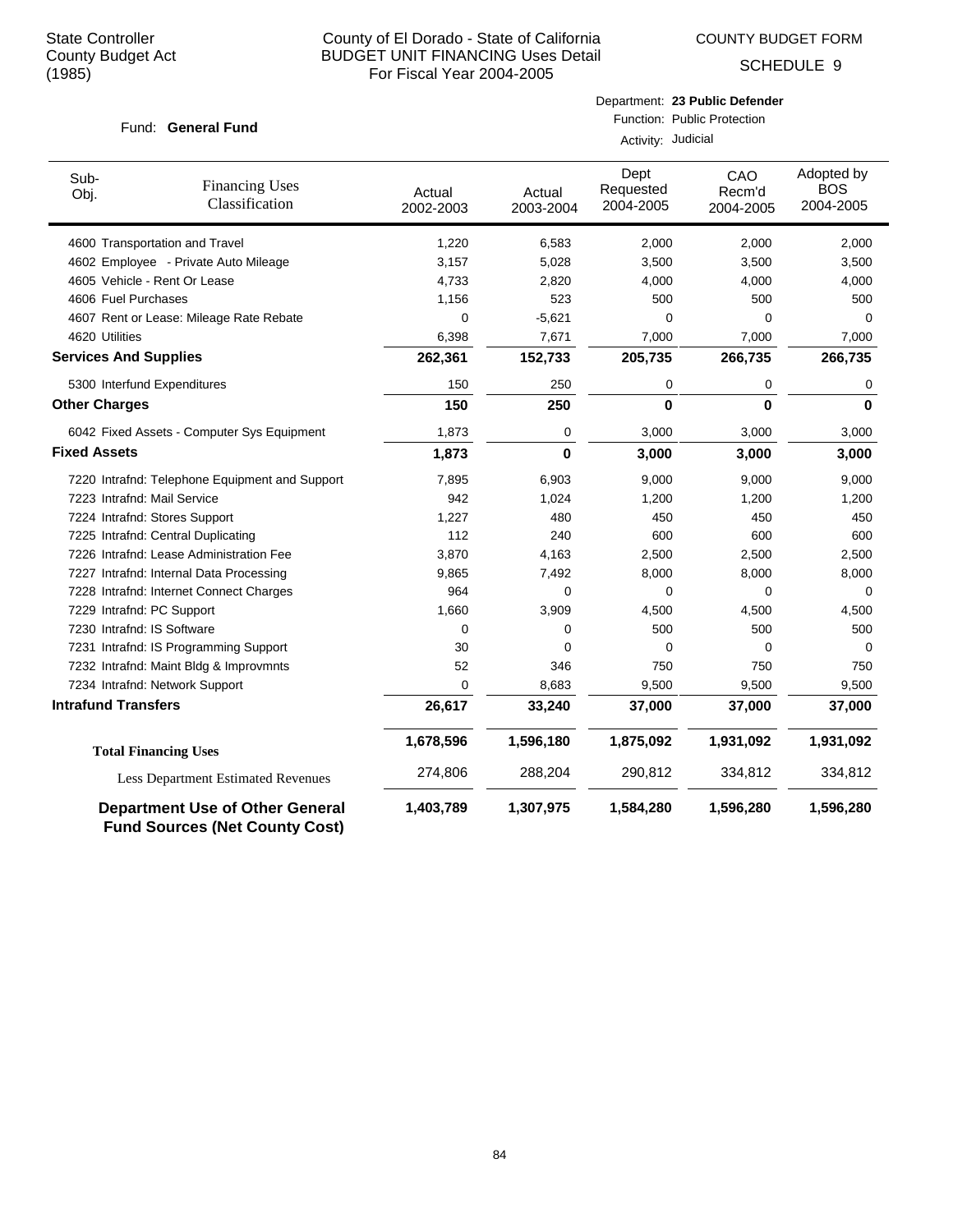Sub-

# County of El Dorado - State of California BUDGET UNIT FINANCING Uses Detail For Fiscal Year 2004-2005

COUNTY BUDGET FORM

Dept

Department: **24 Sheriff**

Function: Public Protection

Activity: Police Protection/Detention

CAO

SCHEDULE 9

Adopted by

| Sub-<br>Obj. | <b>Financing Uses</b><br>Classification         | Actual<br>2002-2003 | Actual<br>2003-2004 | Pvp.<br>Requested<br>2004-2005 | UAU<br>Recm'd<br>2004-2005 | , woptou by<br><b>BOS</b><br>2004-2005 |
|--------------|-------------------------------------------------|---------------------|---------------------|--------------------------------|----------------------------|----------------------------------------|
|              | 3000 Permanent Employees / Elected Officials    | 17,499,357          | 17,595,332          | 19,218,667                     | 19,694,610                 | 19,694,610                             |
|              | 3001 Temporary Employees                        | 404,045             | 539,692             | 271,025                        | 271,025                    | 271,025                                |
|              | 3002 Overtime                                   | 2,506,439           | 2,373,521           | 1,014,580                      | 1,014,580                  | 1,014,580                              |
|              | 3003 Standby Pay                                | 71,744              | 67,584              | 69,180                         | 69,180                     | 69,180                                 |
|              | 3004 Other Compensation                         | 272,623             | 666,085             | 551,739                        | 644,089                    | 644,089                                |
|              | 3005 Tahoe Differential                         | 169,942             | 188,880             | 225,599                        | 223,199                    | 223,199                                |
|              | 3006 Bilingual Pay                              | 14,126              | 18,041              | 19,760                         | 19,760                     | 19,760                                 |
|              | 3007 Hazard Pay                                 | 8,789               | 5,417               | 34,419                         | 34,419                     | 34,419                                 |
|              | 3020 Employer Share - Employee Retirement       | 1,490,636           | 4,002,256           | 6,385,483                      | 6,401,832                  | 6,401,832                              |
|              | 3022 Employer Share - Medi Care                 | 231,246             | 238,924             | 264,109                        | 264,742                    | 264,742                                |
|              | 3040 Employer Share - Health Insurance          | 2,686,101           | 3,082,756           | 2,929,994                      | 2,937,617                  | 2,937,617                              |
|              | 3041 Employer Share - Unemployment Insurance    | 55,497              | 68,873              | 112,370                        | 112,644                    | 112,644                                |
|              | 3042 Employer Share - Long Term Disab Insurance | 55,365              | 54,147              | 51,696                         | 51,696                     | 51,696                                 |
|              | 3043 Employer Share - Deferred Compensation     | 24,221              | 53,842              | 45,854                         | 45,854                     | 45,854                                 |
|              | 3046 Retiree Health: Defined Contributions      | 0                   | 435,975             | 511,011                        | 511,011                    | 511,011                                |
|              | 3060 Employer Share - Workers' Compensation     | 2,117,835           | 2,368,212           | 2,314,251                      | 2,306,231                  | 2,306,231                              |
|              | 3080 Flexible Benefits                          | 202,946             | 196,362             | 732,806                        | 736,914                    | 736,914                                |
|              | <b>Salaries And Employee Benefits</b>           | 27,810,912          | 31,955,898          | 34,752,543                     | 35,339,405                 | 35,339,405                             |
|              | 4020 Clothing and Personal Supplies             | 117,923             | 95,592              | 101,175                        | 101,175                    | 101,175                                |
|              | 4040 Telephone Company Vendor Payments          | 51,593              | 78,158              | 82,435                         | 94,235                     | 94,235                                 |
|              | 4041 Cnty Pass thru Telephone Chrges to Depts   | 160,062             | 151,405             | 155,245                        | 155,745                    | 155,745                                |
|              | 4060 Food and Food Products                     | 414,356             | 460,814             | 463,201                        | 463,201                    | 463,201                                |
|              | 4080 Household Expense                          | 78,749              | 89,331              | 80,820                         | 80,820                     | 80,820                                 |
|              | 4081 Household Expense - Paper Goods            | 70                  | 0                   | 0                              | 0                          | 0                                      |
|              | 4082 Household Expense - Other                  | 9,762               | 9,313               | 11,220                         | 11,220                     | 11,220                                 |
|              | 4083 Household Expense - Laundry                | 11,335              | 16,404              | 10,540                         | 10,540                     | 10,540                                 |
|              | 4085 Household Expense - Refuse Disposal        | 24,028              | 31,480              | 33,396                         | 33,396                     | 33,396                                 |
|              | 4086 Household Expense - Janitorial/Custodial   | 2,017               | 3,498               | 3,300                          | 3,300                      | 3,300                                  |
|              | 4100 Insurance - Premium                        | 241,463             | 307,769             | 448,548                        | 448,548                    | 448,548                                |
|              | 4101 Insurance - Additional Liability           | 852                 | 936                 | 768                            | 768                        | 768                                    |
|              | 4104 Insurance - Current Year Claims            | 0                   | 2,707               | 0                              | 0                          | 0                                      |
|              | 4140 Maintenance - Equipment                    | 85,130              | 74,997              | 165,370                        | 165,370                    | 165,370                                |
|              | 4141 Maintenance - Office Equipment             | 3,807               | 3,162               | 2,781                          | 2,781                      | 2,781                                  |
|              | 4142 Maintenance - Telephone / Radio            | 1,813               | 12,123              | 9,300                          | 9,300                      | 9,300                                  |
|              | 4143 Maintenance - Service Contracts            | 1,017               | 1,910               | 7,970                          | 7,970                      | 7,970                                  |
|              | 4160 Maintenance Vehicles - Service Contract    | 2,975               | 5,016               | 7,000                          | 7,000                      | 7,000                                  |
|              | 4161 Maintenance Vehicles - Parts/Direct Chrg   | 20                  | 1,440               | 0                              | 0                          | 0                                      |
|              | 4162 Maintenance Vehicles - Supplies            | 5,180               | 1,907               | 2,951                          | 2,951                      | 2,951                                  |
|              | 4164 Maintenance Vehicles - Tires and Tubes     | 30                  | 268                 | 0                              | 0                          | 0                                      |
|              | 4165 Maintenance Vehicles - Oil and Grease      | 0                   | 37                  | 0                              | 0                          | 0                                      |
|              | 4180 Maintenance - Building and Improvements    | 54,877              | 44,987              | 26,793                         | 26,793                     | 26,793                                 |
|              | 4182 Maintenance - Rental Property              | 98                  | 0                   | 0                              | 0                          | 0                                      |
|              | 4183 Maintenance - Grounds                      | 0                   | 225                 | 0                              | 0                          | 0                                      |
|              | 4200 Medical, Dental and Laboratory Supplies    | 89                  | 204                 | 0                              | 0                          | 0                                      |
|              | 4220 Memberships                                | 3,056               | 2,542               | 4,131                          | 4,131                      | 4,131                                  |
|              | 4221 Memberships - Legislative Advocacy         | 5,879               | 6,194               | 6,750                          | 6,750                      | 6,750                                  |
|              | 4240 Miscellaneous Expense                      | 428                 | 22                  | 0                              | 0                          | 0                                      |
|              | 4260 Office Expense                             | 91,877              | 76,888              | 63,794                         | 63,794                     | 63,794                                 |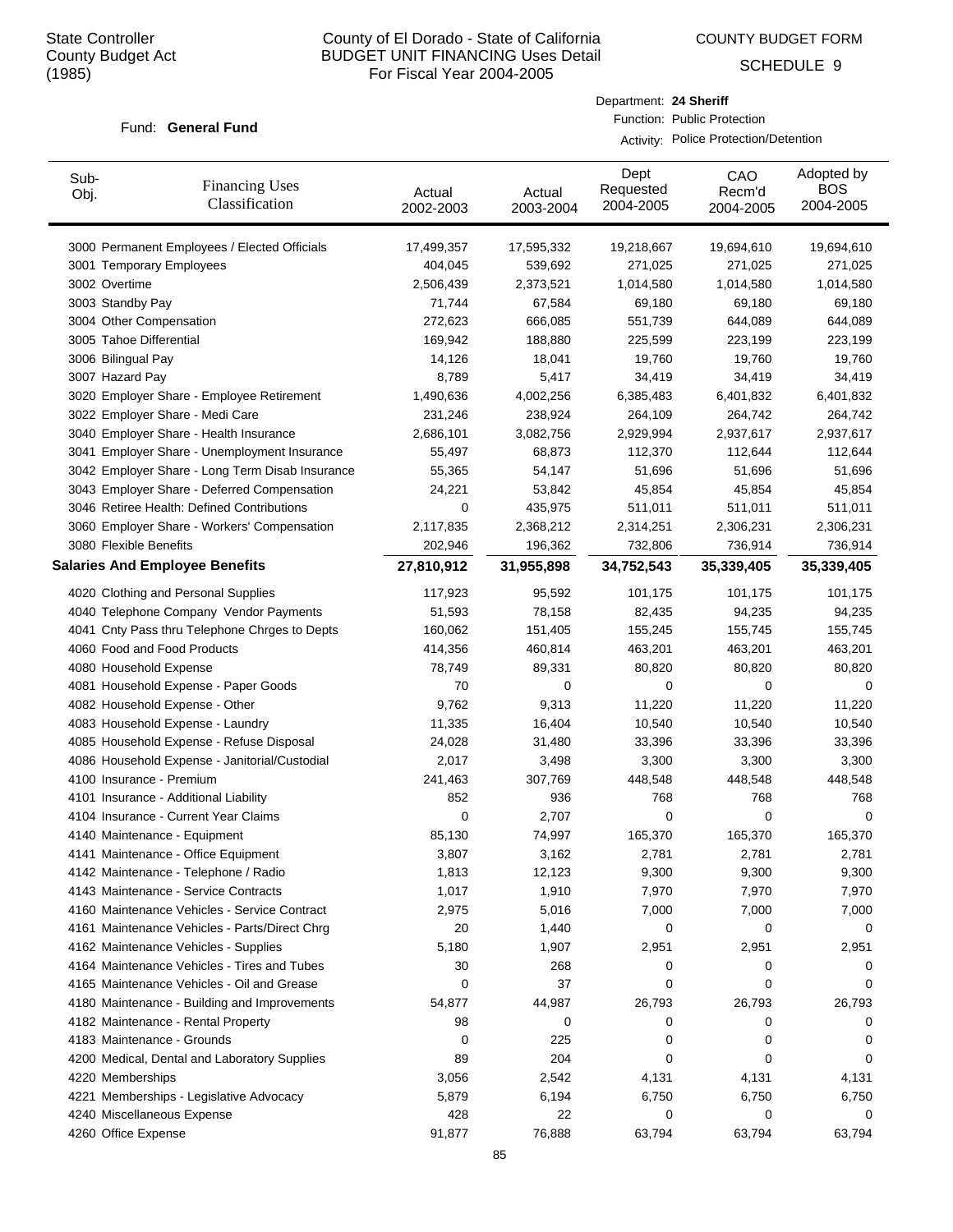COUNTY BUDGET FORM

Department: **24 Sheriff**

Function: Public Protection

Activity: Police Protection/Detention

SCHEDULE 9

| Sub-<br>Obj.                 | <b>Financing Uses</b><br>Classification      | Actual<br>2002-2003    | Actual<br>2003-2004     | Dept<br>Requested<br>2004-2005 | CAO<br>Recm'd<br>2004-2005 | Adopted by<br><b>BOS</b><br>2004-2005 |
|------------------------------|----------------------------------------------|------------------------|-------------------------|--------------------------------|----------------------------|---------------------------------------|
| 4261 Postage                 |                                              | 18,592                 | 18,190                  | 19,565                         | 19,565                     | 19,565                                |
| 4262 Software                |                                              | 76,839                 | 67,424                  | 26,625                         | 26,625                     | 26,625                                |
|                              | 4263 Subscription / Newspaper / Journals     | 4,493                  | 3,988                   | 4,657                          | 4,657                      | 4,657                                 |
| 4264 Books / Manuals         |                                              | 1,387                  | 1,050                   | 641                            | 641                        | 641                                   |
| 4265 Law Books               |                                              | 2,367                  | 1,496                   | 1,696                          | 1,696                      | 1,696                                 |
| 4266 Printing / Duplicating  |                                              | 5,040                  | 0                       | 4,500                          | 4,500                      | 4,500                                 |
|                              | 4300 Professional and Specialized Services   | 239,320                | 239,356                 | 208,845                        | 208,845                    | 208,845                               |
|                              | 4308 External Data Processing Services       | 15,891                 | 47,520                  | 54,050                         | 7,250                      | 7,250                                 |
|                              | 4323 Psychiatric Medical Services            | 9,900                  | 8,600                   | 15,000                         | 15,000                     | 15,000                                |
|                              | 4324 Medical, Dental and Lab Services        | 185,754                | 211,906                 | 228,300                        | 228,300                    | 228,300                               |
|                              | 4334 Fire Prevention and Inspection          | 125                    | 65                      | 1,353                          | 1,353                      | 1,353                                 |
|                              | 4400 Publication and Legal Notices           | 3,872                  | 1,428                   | 2,640                          | 2,640                      | 2,640                                 |
|                              | 4420 Rents and Leases - Equipment            | 134,312                | 61,869                  | 60,575                         | 60,671                     | 60,671                                |
| 4421 Security System         |                                              | 120                    | 66                      | 250                            | 250                        | 250                                   |
|                              | 4440 Rents and Leases- Building/Improvements | 130,921                | 116,671                 | 139,822                        | 139,822                    | 139,822                               |
|                              | 4460 Small Tools and Instruments             | 69,627                 | 27,935                  | 41,438                         | 41,438                     | 41,438                                |
| 4461 Minor Equipment         |                                              | 126,474                | 46,140                  | 87,151                         | 80,190                     | 80,190                                |
| 4462 Computer Equipment      |                                              | 70,349                 | 26,867                  | 6,984                          | 7,031                      | 7,031                                 |
|                              | 4463 Telephone and Radio Equipment           | 59,534                 | 330,296                 | 145,096                        | 42,386                     | 42,386                                |
|                              | 4464 Law Enforcement Equipment               | 55,436                 | 13,010                  | 18,925                         | 125,575                    | 125,575                               |
| 4465 Vehicle Equipment       |                                              | 73,164                 | 11,327                  | 21,688                         | 31,688                     | 31,688                                |
|                              | 4500 Special Departmental Expense            | 114,643                | 70,629                  | 166,202                        | 207,848                    | 207,848                               |
| 4502 Educational Materials   |                                              | 3,442                  | 233                     | 100                            | 100                        | 100                                   |
| 4503 Staff Development       |                                              | 163,443                | 74,287                  | 105,970                        | 105,970                    | 105,970                               |
|                              | 4505 SB 924 - Transportation and Travel      | 94,908                 | 26,984                  | 50,969                         | 58,315                     | 58,315                                |
|                              | 4506 Film Development/Photography Supplies   | 3,791                  | 2,119                   | 3,026                          | 3,026                      | 3,026                                 |
| 4509 Detective Expense       |                                              | 31,507                 | 21,058                  | 44,590                         | 44,590                     | 44,590                                |
| 4529 Software License        |                                              | 20,215                 | 6,874                   | 25,270                         | 72,070                     | 72,070                                |
|                              | 4600 Transportation and Travel               | 122,182                | 190,571                 | 161,775                        | 161,775                    | 161,775                               |
|                              | 4601 Volunteer - Transportation and Travel   | 198                    | 88                      | 500                            | 500                        | 500                                   |
|                              | 4602 Employee - Private Auto Mileage         | 4,545                  | 6,219                   | 5,365                          | 5,365                      | 5,365                                 |
|                              | 4604 Volunteer - Private Auto Mileage        | 399                    | 142                     | 200<br>965,645                 | 200                        | 200                                   |
|                              | 4605 Vehicle - Rent Or Lease                 | 1,016,916              | 924,315<br>334,260      |                                | 984,645                    | 984,645                               |
| 4606 Fuel Purchases          |                                              | 297,080                |                         | 323,038                        | 329,948                    | 329,948                               |
| 4620 Utilities               | 4607 Rent or Lease: Mileage Rate Rebate      | 0                      | $-1,024,023$<br>495,750 | 0                              | 0                          | 0                                     |
| <b>Services And Supplies</b> |                                              | 533,051<br>5,058,322   | 3,844,041               | 505,205<br>5,135,144           | 505,205<br>5,229,468       | 505,205<br>5,229,468                  |
|                              |                                              |                        |                         |                                |                            |                                       |
|                              | 5240 Contribution To Non-county Governmental | 0                      | 16,722                  | 0<br>9,100                     | 0<br>9,100                 | 0                                     |
|                              | 5300 Interfund Expenditures                  | 6,367                  | 17,702                  |                                |                            | 9,100                                 |
| <b>Other Charges</b>         | 5317 Intrfnd Exp: Detention Medical          | 1,035,420<br>1,041,787 | 1,147,552<br>1,181,977  | 1,407,816<br>1,416,916         | 1,426,644<br>1,435,744     | 1,426,644<br>1,435,744                |
|                              | 6025 Fixed Assets - Leasehold Improvements   | 4,275                  | 0                       | 0                              | 0                          | 0                                     |
|                              | 6040 Fixed Assets - Equipment                | 209,908                | 391,819                 | 120,902                        | 842,703                    | 792,703                               |
|                              | 6042 Fixed Assets - Computer Sys Equipment   | 168,195                | 326,692                 | 211,314                        | 259,190                    | 259,190                               |
| <b>Fixed Assets</b>          |                                              | 382,378                | 718,511                 | 332,216                        | 1,101,893                  | 1,051,893                             |
|                              | 7001 Operating Transfers Out: Fleet          | 0                      | 0                       | 0                              | 0                          | 50,000                                |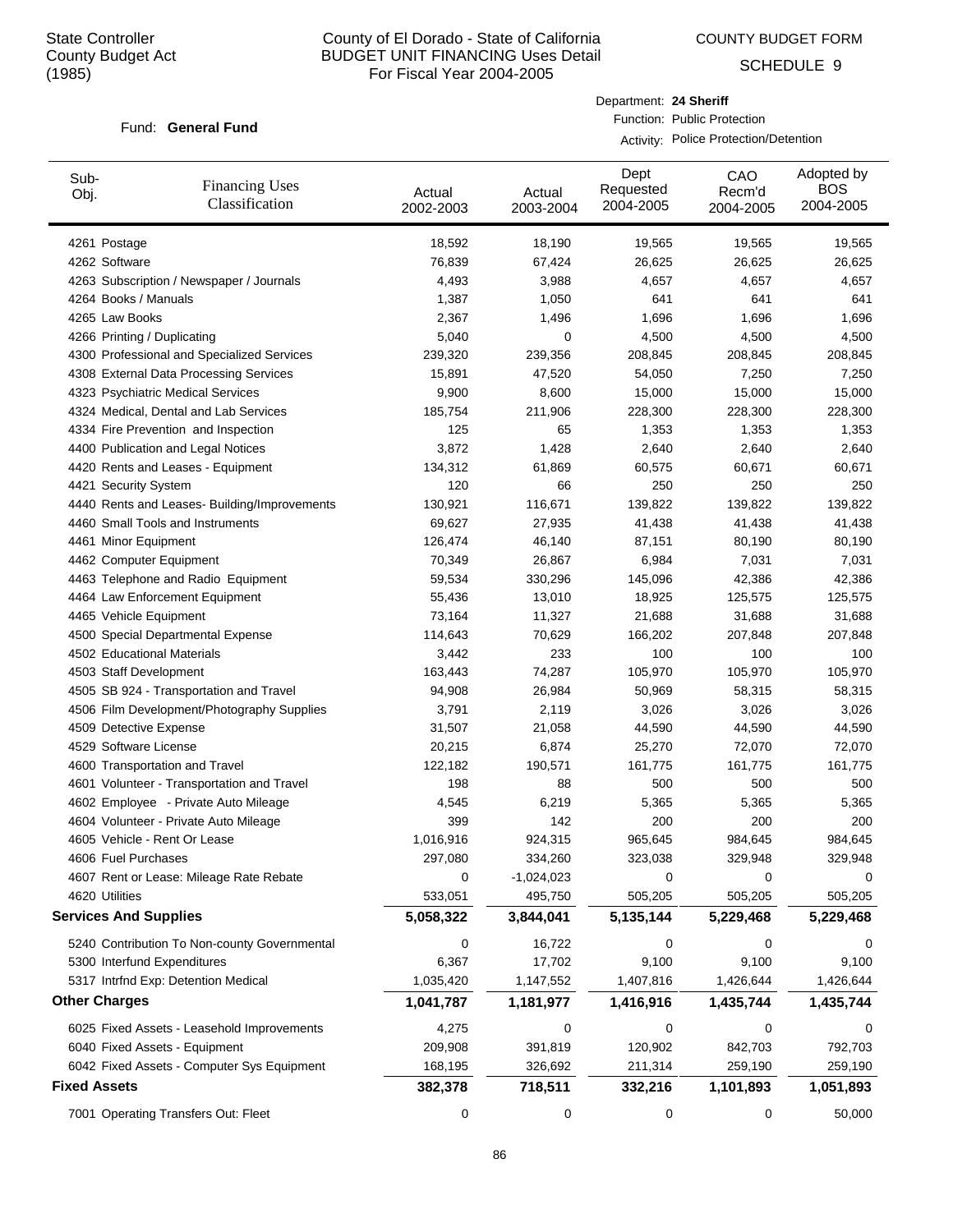COUNTY BUDGET FORM

Department: **24 Sheriff**

Function: Public Protection

Activity: Police Protection/Detention

SCHEDULE 9

| Sub-<br>Obj.                | <b>Financing Uses</b><br>Classification                                         | Actual<br>2002-2003 | Actual<br>2003-2004 | Dept<br>Requested<br>2004-2005 | CAO<br>Recm'd<br>2004-2005 | Adopted by<br><b>BOS</b><br>2004-2005 |
|-----------------------------|---------------------------------------------------------------------------------|---------------------|---------------------|--------------------------------|----------------------------|---------------------------------------|
| <b>Other Financing Uses</b> |                                                                                 | $\bf{0}$            | 0                   | 0                              | 0                          | 50,000                                |
|                             | 7200 Intrafund Transfers                                                        | $-15,374$           | $-2,539$            | $-32,300$                      | $-32,300$                  | $-32,300$                             |
|                             | 7220 Intrafnd: Telephone Equipment and Support                                  | 111,669             | 79,537              | 84,689                         | 84,689                     | 84,689                                |
|                             | 7221 Intrafnd: Radio Equipment and Support                                      | $-14,368$           | $-15,698$           | $-12,192$                      | $-12,192$                  | $-12,192$                             |
|                             | 7223 Intrafnd: Mail Service                                                     | 4,860               | 5,910               | 2,173                          | 2,173                      | 2,173                                 |
|                             | 7224 Intrafnd: Stores Support                                                   | 28,036              | 44,728              | 28,477                         | 28,477                     | 28,477                                |
|                             | 7225 Intrafnd: Central Duplicating                                              | 15,084              | 9,234               | 7,928                          | 7,928                      | 7,928                                 |
|                             | 7226 Intrafnd: Lease Administration Fee                                         | 8,116               | 9,509               | 7,778                          | 7,778                      | 7,778                                 |
|                             | 7227 Intrafnd: Internal Data Processing                                         | 221,456             | 148,088             | 131,524                        | 131,524                    | 131,524                               |
|                             | 7228 Intrafnd: Internet Connect Charges                                         | 59,870              | 56,265              | 58,772                         | 58,772                     | 58,772                                |
|                             | 7229 Intrafnd: PC Support                                                       | 580                 | 947                 | 3,077                          | 3,077                      | 3,077                                 |
|                             | 7230 Intrafnd: IS Software                                                      | 945                 | 0                   | 900                            | 900                        | 900                                   |
|                             | 7231 Intrafnd: IS Programming Support                                           | 1,530               | 615                 | 0                              | 0                          | $\Omega$                              |
|                             | 7232 Intrafnd: Maint Bldg & Improvmnts                                          | 85,526              | 51,819              | 97,100                         | 97,100                     | 97,100                                |
|                             | 7234 Intrafnd: Network Support                                                  | 0                   | 44,861              | 61,328                         | 61,328                     | 61,328                                |
| <b>Intrafund Transfers</b>  |                                                                                 | 507,929             | 433,275             | 439,254                        | 439,254                    | 439,254                               |
|                             | 9000 Standard Regular Labor                                                     | 0                   | 172                 | 0                              | 0                          | 0                                     |
|                             | 9003 Standard Overhead                                                          | 0                   | 9,556               | 0                              | 0                          | 0                                     |
| <b>Labor And Costs</b>      |                                                                                 | $\bf{0}$            | 9,728               | 0                              | $\bf{0}$                   | $\bf{0}$                              |
|                             | <b>Total Financing Uses</b>                                                     | 34,801,328          | 38,143,430          | 42,076,073                     | 43,545,764                 | 43,545,764                            |
|                             | <b>Less Department Estimated Revenues</b>                                       | 9,855,893           | 10,226,128          | 10,693,191                     | 12,394,972                 | 12,359,972                            |
|                             | <b>Department Use of Other General</b><br><b>Fund Sources (Net County Cost)</b> | 24,945,436          | 27,917,302          | 31,382,882                     | 31,150,792                 | 31,185,792                            |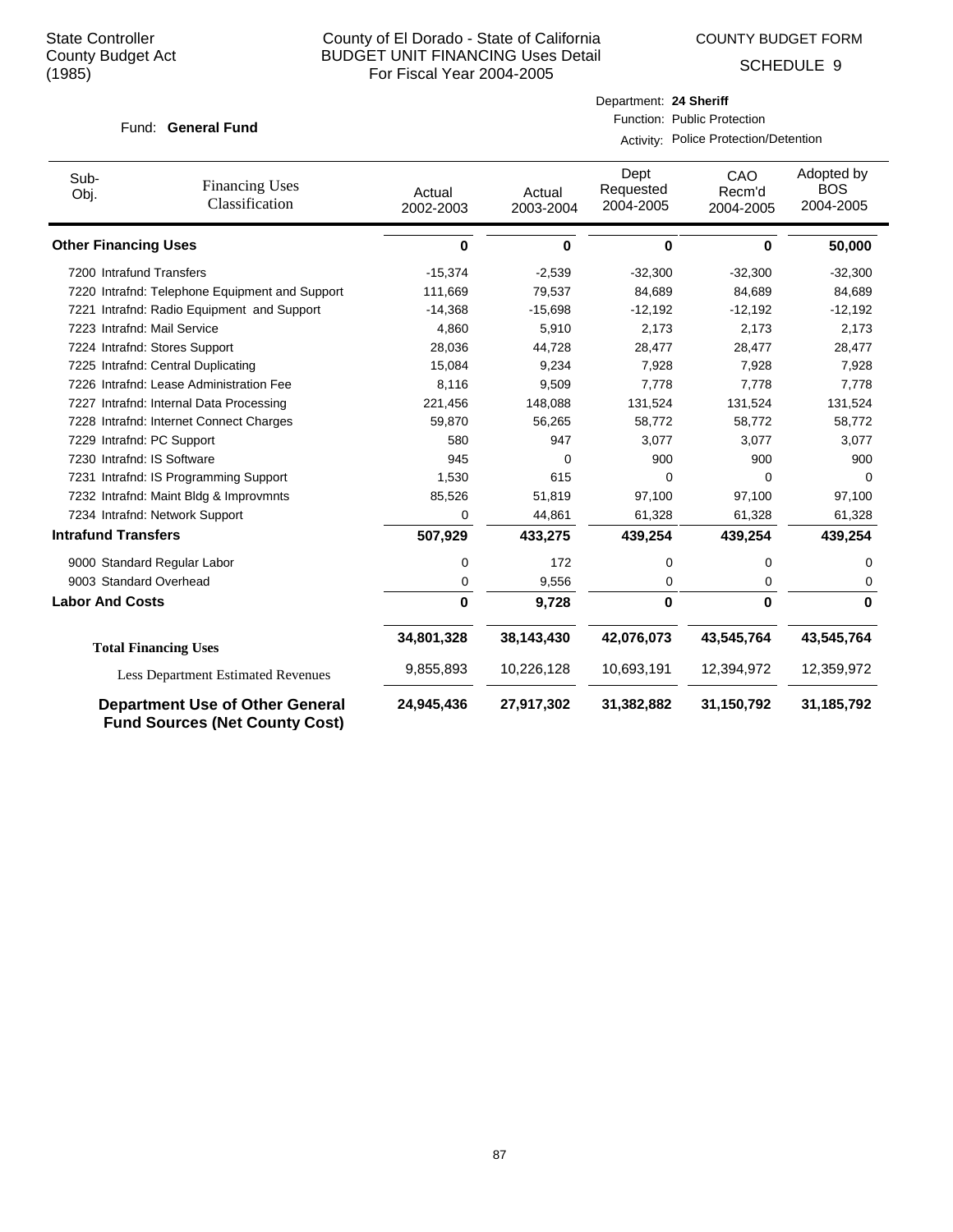COUNTY BUDGET FORM

SCHEDULE 9

#### Fund: Jail Commissary

### Department: **24 Sheriff** Function: Public Protection

Activity: Detention and Correction

| Sub-<br>Obj.                 | <b>Financing Uses</b><br>Classification                         | Actual<br>2002-2003 | Actual<br>2003-2004 | Dept<br>Requested<br>2004-2005 | CAO<br>Recm'd<br>2004-2005 | Adopted by<br>BOS<br>2004-2005 |
|------------------------------|-----------------------------------------------------------------|---------------------|---------------------|--------------------------------|----------------------------|--------------------------------|
|                              | 3000 Permanent Employees / Elected Officials                    | $\pmb{0}$           | 0                   | 173,000                        | 173,000                    | 173,000                        |
|                              | <b>Salaries And Employee Benefits</b>                           | 0                   | $\mathbf{0}$        | 173,000                        | 173,000                    | 173,000                        |
|                              | 4020 Clothing and Personal Supplies                             | 0                   | 6,627               | 6,000                          | 6,000                      | 6,000                          |
|                              | 4060 Food and Food Products                                     | 0                   | 10                  | 0                              | 0                          | 0                              |
| 4080 Household Expense       |                                                                 | 0                   | 2,689               | 100                            | 100                        | 100                            |
|                              | 4140 Maintenance - Equipment                                    | 0                   | 804                 | 6,000                          | 6,000                      | 6,000                          |
|                              | 4180 Maintenance - Building and Improvements                    | 0                   | 574                 | 26,000                         | 26,000                     | 26,000                         |
| 4220 Memberships             |                                                                 | 0                   | 165                 | 500                            | 500                        | 500                            |
| 4260 Office Expense          |                                                                 | 0                   | 2,699               | 4,000                          | 4,000                      | 4,000                          |
| 4261 Postage                 |                                                                 | 0                   | 636                 | 100                            | 100                        | 100                            |
|                              | 4263 Subscription / Newspaper / Journals                        | 0                   | 238                 | 0                              | 0                          | 0                              |
| 4264 Books / Manuals         |                                                                 | 0                   | 813                 | 1,000                          | 1,000                      | 1,000                          |
| 4265 Law Books               |                                                                 | 0                   | 110                 | 8,300                          | 8,300                      | 8,300                          |
| 4266 Printing / Duplicating  |                                                                 | 0                   | 629                 | 0                              | 0                          | $\Omega$                       |
|                              | 4300 Professional and Specialized Services                      | 0                   | 45,601              | 32,000                         | 32,000                     | 32,000                         |
|                              | 4420 Rents and Leases - Equipment                               | 0                   | 6,091               | 8,600                          | 8,600                      | 8,600                          |
|                              | 4460 Small Tools and Instruments                                | 0                   | 832                 | 2,500                          | 2,500                      | 2,500                          |
| 4461 Minor Equipment         |                                                                 | 0                   | 641                 | 2,500                          | 2,500                      | 2,500                          |
| 4462 Computer Equipment      |                                                                 | 0                   | 1,410               | 0                              | 0                          | $\mathbf 0$                    |
|                              | 4500 Special Departmental Expense                               | 0                   | 210,492             | 195,900                        | 195,900                    | 195,900                        |
|                              | 4600 Transportation and Travel                                  | 0                   | 1,362               | 0                              | 0                          | 0                              |
|                              | 4602 Employee - Private Auto Mileage                            | 0                   | 100                 | 0                              | 0                          | $\mathbf 0$                    |
| 4620 Utilities               |                                                                 | 0                   | 13                  | 0                              | $\Omega$                   | 0                              |
| <b>Services And Supplies</b> |                                                                 | 0                   | 282,535             | 293,500                        | 293,500                    | 293,500                        |
|                              | 5306 Intrfnd Exp: Central Duplicating                           | 0                   | 728                 | 0                              | 0                          | 0                              |
| <b>Other Charges</b>         |                                                                 | 0                   | 728                 | $\bf{0}$                       | $\bf{0}$                   | $\bf{0}$                       |
|                              | 7225 Intrafnd: Central Duplicating                              | 0                   | $\mathbf 0$         | 9,500                          | 9,500                      | 9,500                          |
|                              | 7232 Intrafnd: Maint Bldg & Improvmnts                          | 0                   | 41,034              | 0                              | 0                          | $\mathbf 0$                    |
| <b>Intrafund Transfers</b>   |                                                                 | 0                   | 41,034              | 9,500                          | 9,500                      | 9,500                          |
|                              | <b>Total Financing Uses</b>                                     | 0                   | 324,297             | 476,000                        | 476,000                    | 476,000                        |
|                              | <b>Less Department Estimated Revenues</b>                       | 0                   | 324,489             | 476,000                        | 476,000                    | 476,000                        |
|                              | <b>Department Use of Jail Commissary</b><br><b>Fund Balance</b> | 0                   | $-192$              | $\bf{0}$                       | 0                          | 0                              |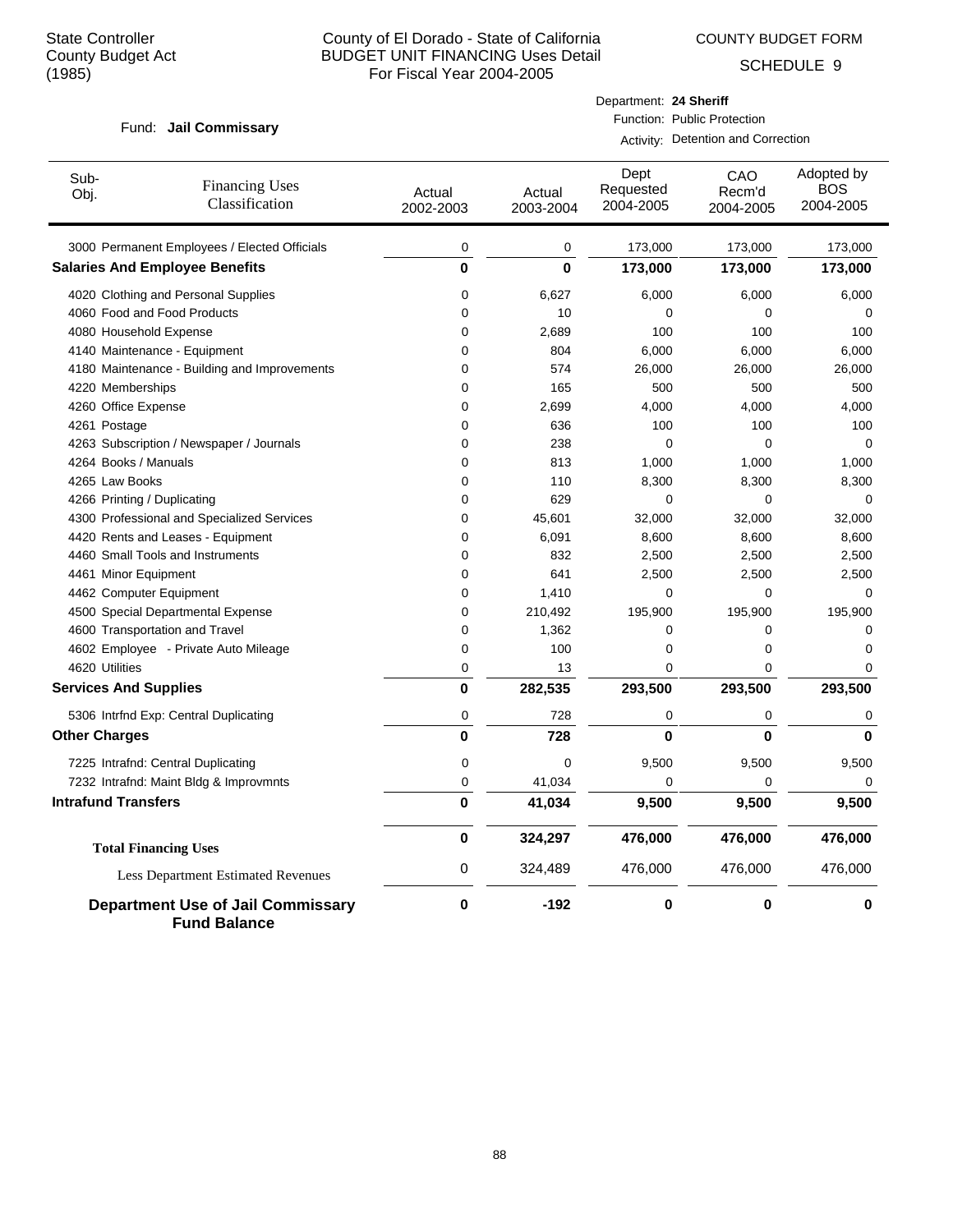Sub-

# County of El Dorado - State of California BUDGET UNIT FINANCING Uses Detail For Fiscal Year 2004-2005

COUNTY BUDGET FORM

Dept

Department: **25 Probation** Function: Public Protection

Activity: Detention and Correction

CAO

SCHEDULE 9

Adopted by

#### Fund: General Fund

Financing Uses

| uw<br>Obj. | Financing Uses<br>Classification                | Actual<br>2002-2003 | Actual<br>2003-2004 | Requested<br>2004-2005 | Recm'd<br>2004-2005 | <b>BOS</b><br>2004-2005 |
|------------|-------------------------------------------------|---------------------|---------------------|------------------------|---------------------|-------------------------|
|            | 3000 Permanent Employees / Elected Officials    | 3,448,550           | 3,291,311           | 4,639,639              | 4,949,751           | 4,949,751               |
|            | 3001 Temporary Employees                        | 231,351             | 214,479             | 251,936                | 251,936             | 251,936                 |
|            | 3002 Overtime                                   | 84,753              | 134,723             | 156,563                | 166,563             | 166,563                 |
|            | 3004 Other Compensation                         | 6,441               | 86,365              | 0                      | 0                   | 0                       |
|            | 3005 Tahoe Differential                         | 45,288              | 40,427              | 111,599                | 111,599             | 111,599                 |
|            | 3006 Bilingual Pay                              | 1,043               | 911                 | 1,040                  | 1,040               | 1,040                   |
|            | 3020 Employer Share - Employee Retirement       | 298,279             | 787,408             | 1,536,197              | 1,536,197           | 1,536,197               |
|            | 3022 Employer Share - Medi Care                 | 47,072              | 46,670              | 62,155                 | 62,155              | 62,155                  |
|            | 3040 Employer Share - Health Insurance          | 664,661             | 700,629             | 1,108,398              | 1,108,398           | 1,108,398               |
|            | 3041 Employer Share - Unemployment Insurance    | 14,947              | 17,340              | 27,968                 | 27,968              | 27,968                  |
|            | 3042 Employer Share - Long Term Disab Insurance | 21,668              | 19,735              | 23,307                 | 23,307              | 23,307                  |
|            | 3043 Employer Share - Deferred Compensation     | 4,686               | 8,542               | 14,110                 | 14,110              | 14,110                  |
|            | 3046 Retiree Health: Defined Contributions      | 0                   | 108,112             | 119,655                | 119,655             | 119,655                 |
|            | 3060 Employer Share - Workers' Compensation     | 144,772             | 222,698             | 183,257                | 183,257             | 183,257                 |
|            | 3080 Flexible Benefits                          | 9,475               | 10,727              | 31,500                 | 31,500              | 31,500                  |
|            | <b>Salaries And Employee Benefits</b>           | 5,022,985           | 5,690,077           | 8,267,325              | 8,587,437           | 8,587,437               |
|            | 4020 Clothing and Personal Supplies             | 10,203              | 12,640              | 21,018                 | 21,018              | 21,018                  |
|            | 4022 Uniforms                                   | 7,994               | 7,882               | 17,140                 | 17,140              | 17,140                  |
|            | 4040 Telephone Company Vendor Payments          | 6,089               | 5,042               | 6,627                  | 6,627               | 6,627                   |
|            | 4041 Cnty Pass thru Telephone Chrges to Depts   | 22,237              | 13,721              | 29,498                 | 29,498              | 29,498                  |
|            | 4060 Food and Food Products                     | 83,454              | 79,219              | 164,560                | 164,560             | 164,560                 |
|            | 4080 Household Expense                          | 20,609              | 20,735              | 46,347                 | 46,347              | 46,347                  |
|            | 4086 Household Expense - Janitorial/Custodial   | 5,472               | 4,866               | 6,900                  | 6,900               | 6,900                   |
|            | 4100 Insurance - Premium                        | 23,761              | 31,391              | 33,649                 | 33,649              | 33,649                  |
|            | 4140 Maintenance - Equipment                    | 5,931               | 7,544               | 13,651                 | 13,651              | 13,651                  |
|            | 4162 Maintenance Vehicles - Supplies            | 6                   | 118                 | 0                      | 0                   | 0                       |
|            | 4164 Maintenance Vehicles - Tires and Tubes     | 0                   | 55                  | 0                      | 0                   | 0                       |
|            | 4180 Maintenance - Building and Improvements    | $-29$               | 5,703               | 1,500                  | 1,500               | 1,500                   |
|            | 4201 Medical Supplies - Field                   | 672                 | 0                   | 0                      | 0                   | 0                       |
|            | 4220 Memberships                                | 6,899               | 3,564               | 3,820                  | 3,820               | 3,820                   |
|            | 4260 Office Expense                             | 18,168              | 16,227              | 26,710                 | 26,710              | 26,710                  |
|            | 4261 Postage                                    | 11,276              | 11,188              | 12,138                 | 12,138              | 12,138                  |
|            | 4262 Software                                   | 0                   | 5,629               | 0                      | 0                   | 0                       |
|            | 4263 Subscription / Newspaper / Journals        | 177                 | 665                 | 2,759                  | 2,759               | 2,759                   |
|            | 4265 Law Books                                  | 1,283               | 1,192               | 1,605                  | 1,605               | 1,605                   |
|            | 4300 Professional and Specialized Services      | 110,591             | 89,699              | 95,089                 | 98,839              | 98,839                  |
|            | 4303 Road Maintenance and Construction          | 0                   | 3,600               | 0                      | 0                   | 0                       |
|            | 4318 Interpreter                                | 634                 | 200                 | 1,545                  | 1,545               | 1,545                   |
|            | 4323 Psychiatric Medical Services               | 2,475               | 3,825               | 7,648                  | 7,648               | 7,648                   |
|            | 4324 Medical, Dental and Lab Services           | 2,453               | 7,663               | 22,380                 | 22,380              | 22,380                  |
|            | 4329 Probation - Non Govmt Agency Assist        | 775                 | 875                 | 2,000                  | 2,000               | 2,000                   |
|            | 4400 Publication and Legal Notices              | 0                   | 309                 | 0                      | 0                   | 0                       |
|            | 4420 Rents and Leases - Equipment               | 12,260              | 13,321              | 18,575                 | 18,575              | 18,575                  |
|            | 4440 Rents and Leases- Building/Improvements    | 100,348             | 83,997              | 86,514                 | 86,514              | 86,514                  |
|            | 4460 Small Tools and Instruments                | 271                 | 472                 | 1,250                  | 1,250               | 1,250                   |
|            | 4461 Minor Equipment                            | 12,653              | 14,510              | 16,980                 | 96,980              | 97,386                  |

4462 Computer Equipment 1,329 22,578 0 12,518 12,518 4463 Telephone and Radio Equipment 8,333 7,071 2,484 2,484 2,484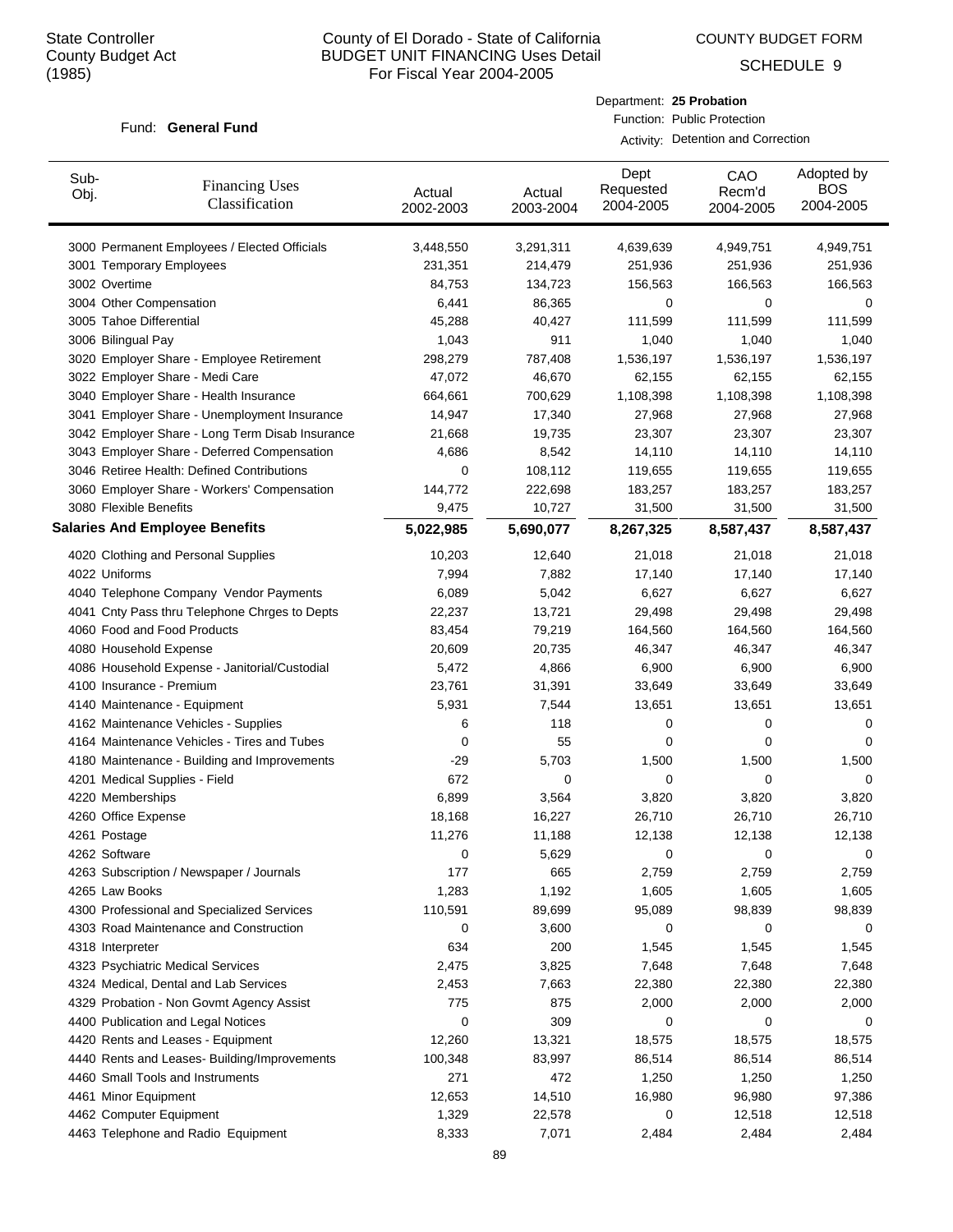COUNTY BUDGET FORM

Department: **25 Probation** Function: Public Protection

Activity: Detention and Correction

SCHEDULE 9

| Sub-<br>Obj.                     | <b>Financing Uses</b><br>Classification        | Actual<br>2002-2003 | Actual<br>2003-2004 | Dept<br>Requested<br>2004-2005 | CAO<br>Recm'd<br>2004-2005 | Adopted by<br><b>BOS</b><br>2004-2005 |
|----------------------------------|------------------------------------------------|---------------------|---------------------|--------------------------------|----------------------------|---------------------------------------|
|                                  | 4464 Law Enforcement Equipment                 | 15,091              | 15,693              | 7,385                          | 7,385                      | 7,385                                 |
| 4465 Vehicle Equipment           |                                                | 0                   | 0                   | 1,075                          | 1,075                      | 1,075                                 |
|                                  | 4500 Special Departmental Expense              | 5,529               | 2,009               | 4,844                          | 8,250                      | 8,250                                 |
| 4502 Educational Materials       |                                                | 0                   | 367                 | 0                              | 0                          | 0                                     |
| 4503 Staff Development           |                                                | 4,112               | 1,450               | 7,083                          | 7,083                      | 7,083                                 |
|                                  | 4505 SB 924 - Transportation and Travel        | 26,107              | 17,423              | 71,200                         | 78,547                     | 78,547                                |
| 4529 Software License            |                                                | 12,998              | 3,209               | 8,960                          | 36,040                     | 36,040                                |
| 4534 Ammunition                  |                                                | 9,823               | 7,279               | 11,418                         | 11,418                     | 11,418                                |
|                                  | 4600 Transportation and Travel                 | 6,524               | 3,741               | 14,049                         | 14,049                     | 14,049                                |
|                                  | 4602 Employee - Private Auto Mileage           | 15,492              | 17,187              | 18,601                         | 18,601                     | 18,601                                |
|                                  | 4605 Vehicle - Rent Or Lease                   | 66,726              | 58,709              | 95,313                         | 95,313                     | 95,313                                |
| 4606 Fuel Purchases              |                                                | 15,880              | 16,203              | 40,602                         | 40,602                     | 40,602                                |
|                                  | 4607 Rent or Lease: Mileage Rate Rebate        | 0                   | -72,232             | 0                              | 0                          | 0                                     |
| 4620 Utilities                   |                                                | 75,456              | 74,460              | 178,698                        | 175,758                    | 175,758                               |
| <b>Services And Supplies</b>     |                                                | 730,061             | 620,999             | 1,101,615                      | 1,232,776                  | 1,233,182                             |
|                                  | 5000 Support and Care of Persons               | 515,754             | 442,466             | 604,717                        | 604,717                    | 604,717                               |
| 5300 Interfund Expenditures      |                                                | 3,807               | 516                 | 5,888                          | 5,888                      | 5,888                                 |
|                                  | 5317 Intrfnd Exp: Detention Medical            | 52,569              | 56,586              | 372,102                        | 234,990                    | 234,990                               |
|                                  | 5319 Intrfnd Exp: Mental Health Services       | 60,000              | 60,000              | 105,000                        | 105,000                    | 105,000                               |
| <b>Other Charges</b>             |                                                | 632,129             | 559,567             | 1,087,707                      | 950,595                    | 950,595                               |
|                                  | 6020 Fixed Assets - Building and Improvement   | 0                   | 3,512               | 0                              | 0                          | 0                                     |
|                                  | 6040 Fixed Assets - Equipment                  | 3,112               | 14,166              | 15,000                         | 25,000                     | 25,000                                |
|                                  | 6042 Fixed Assets - Computer Sys Equipment     | 67,636              | 7,456               | 25,000                         | 25,000                     | 25,000                                |
| <b>Fixed Assets</b>              |                                                | 70,749              | 25,135              | 40,000                         | 50,000                     | 50,000                                |
|                                  | 7000 Operating Transfers Out                   | 12,700              | 0                   | 0                              | 0                          | 0                                     |
| <b>Other Financing Uses</b>      |                                                | 12,700              | 0                   | 0                              | 0                          | 0                                     |
|                                  | 7100 Residual Equity Transfers Out             | 118,134             | 0                   | 0                              | 0                          | 0                                     |
| <b>Residual Equity Transfers</b> |                                                | 118,134             | 0                   | $\bf{0}$                       | 0                          | $\bf{0}$                              |
| 7200 Intrafund Transfers         |                                                | 8,892               | 24,505              | 18,140                         | 18,140                     | 18,140                                |
|                                  | 7210 Intrafnd Transfers: Collections           | 0                   | 0                   | 8,808                          | 8,808                      | 8,808                                 |
|                                  | 7220 Intrafnd: Telephone Equipment and Support | 24,389              | 19,769              | 31,204                         | 36,204                     | 36,204                                |
|                                  | 7221 Intrafnd: Radio Equipment and Support     | 3,032               | 5,162               | 4,645                          | 4,645                      | 4,645                                 |
| 7223 Intrafnd: Mail Service      |                                                | 2,700               | 4,102               | 5,699                          | 5,699                      | 5,699                                 |
|                                  | 7224 Intrafnd: Stores Support                  | 6,904               | 8,845               | 6,790                          | 6,790                      | 6,790                                 |
|                                  | 7225 Intrafnd: Central Duplicating             | 5,823               | 5,310               | 7,828                          | 7,828                      | 7,828                                 |
|                                  | 7226 Intrafnd: Lease Administration Fee        | 5,433               | 5,298               | 5,298                          | 5,298                      | 5,298                                 |
|                                  | 7227 Intrafnd: Internal Data Processing        | 258,866             | 151,058             | 120,497                        | 120,497                    | 120,497                               |
|                                  | 7228 Intrafnd: Internet Connect Charges        | 8,548               | 2,695               | 0                              | 2,940                      | 2,940                                 |
| 7229 Intrafnd: PC Support        |                                                | 8,700               | 19,627              | 22,043                         | 22,043                     | 22,043                                |
|                                  | 7231 Intrafnd: IS Programming Support          | 360                 | 510                 | 0                              | 100,000                    | 100,000                               |
|                                  | 7232 Intrafnd: Maint Bldg & Improvmnts         | 18,375              | 20,082              | 30,750                         | 30,750                     | 30,750                                |
|                                  | 7234 Intrafnd: Network Support                 | 0                   | 65,120              | 69,902                         | 69,902                     | 69,902                                |
| <b>Intrafund Transfers</b>       |                                                | 352,021             | 332,083             | 331,604                        | 439,544                    | 439,544                               |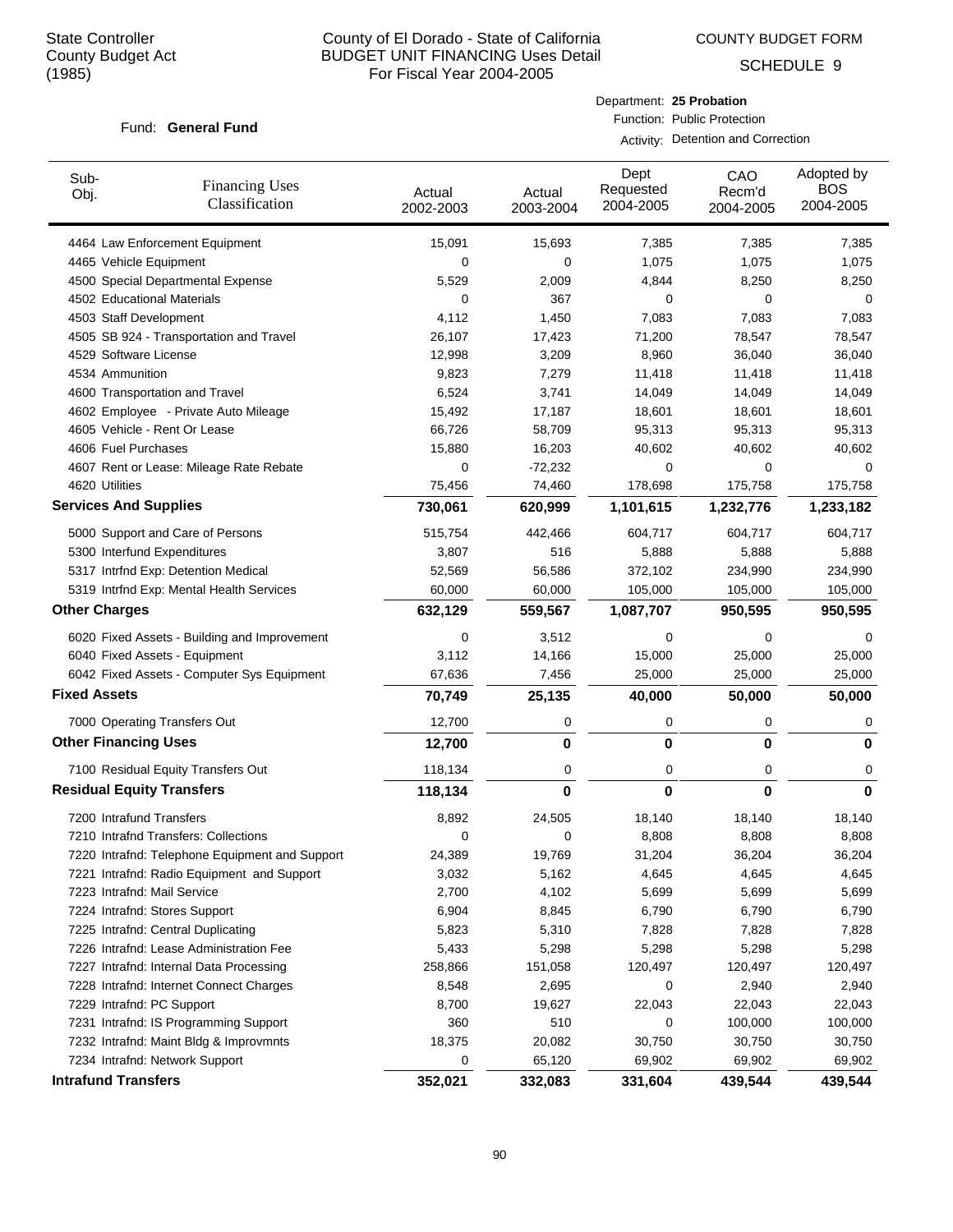COUNTY BUDGET FORM

SCHEDULE 9

|              |                                                                                 |                     | Department: 25 Probation |                                |                                    |                                       |  |  |
|--------------|---------------------------------------------------------------------------------|---------------------|--------------------------|--------------------------------|------------------------------------|---------------------------------------|--|--|
|              | <b>General Fund</b><br>Fund:                                                    |                     |                          |                                | Function: Public Protection        |                                       |  |  |
|              |                                                                                 |                     |                          |                                | Activity: Detention and Correction |                                       |  |  |
| Sub-<br>Obj. | <b>Financing Uses</b><br>Classification                                         | Actual<br>2002-2003 | Actual<br>2003-2004      | Dept<br>Requested<br>2004-2005 | CAO<br>Recm'd<br>2004-2005         | Adopted by<br><b>BOS</b><br>2004-2005 |  |  |
|              | <b>Total Financing Uses</b>                                                     | 6,938,779           | 7.227.861                | 10,828,251                     | 11.260.352                         | 11,260,758                            |  |  |
|              | <b>Less Department Estimated Revenues</b>                                       | 3,258,458           | 3,219,702                | 2,773,770                      | 3,205,871                          | 3,206,277                             |  |  |
|              | <b>Department Use of Other General</b><br><b>Fund Sources (Net County Cost)</b> | 3,680,321           | 4,008,159                | 8,054,481                      | 8,054,481                          | 8,054,481                             |  |  |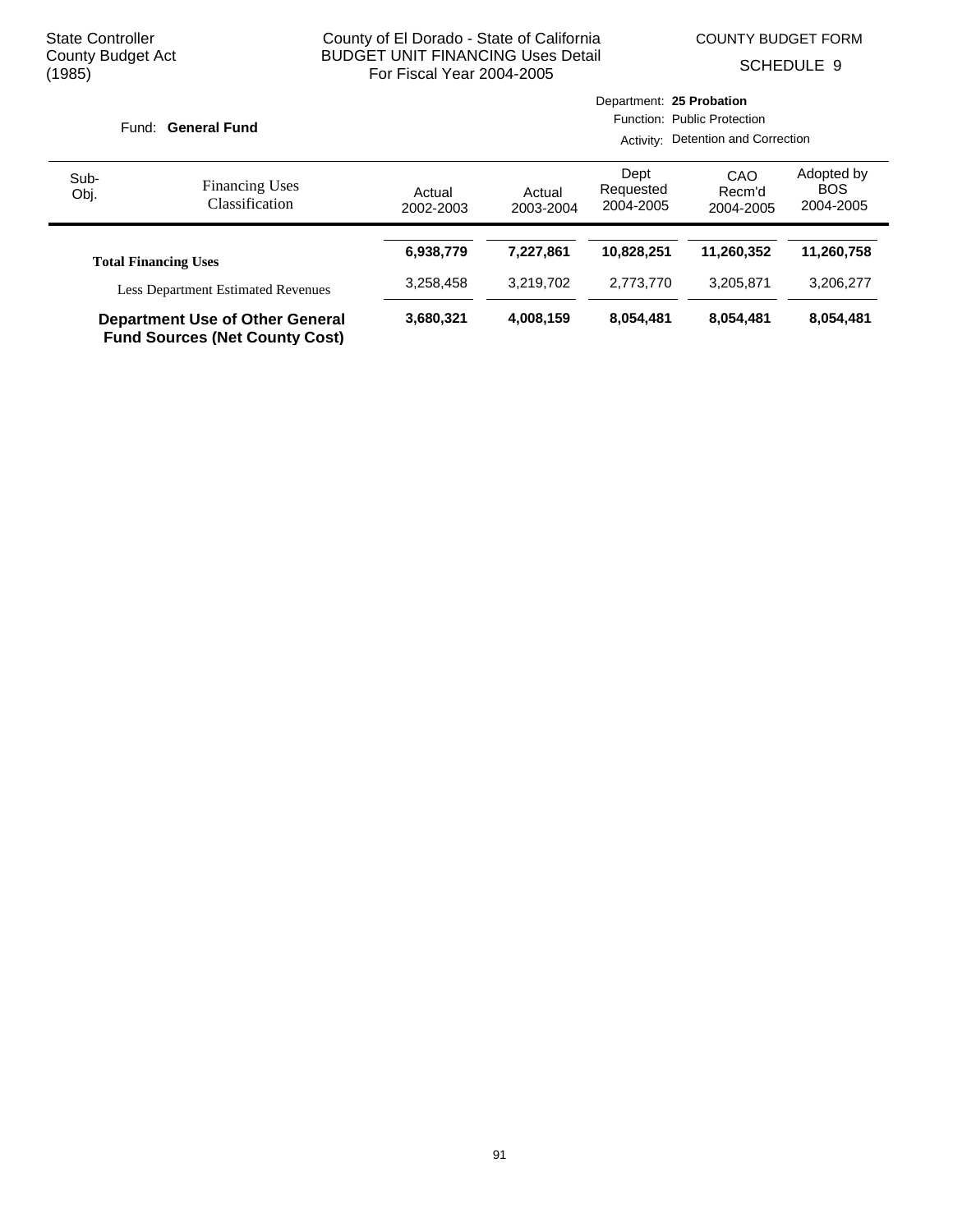COUNTY BUDGET FORM

SCHEDULE 9

#### Fund: General Fund

Department: **26 Agricultural Commissioner** Function: Public Protection

Activity: Protection Inspection

| 3000 Permanent Employees / Elected Officials<br>607,174<br>620,575<br>620,575<br>626,466<br>620,575<br>50,898<br>3001 Temporary Employees<br>117,845<br>92,125<br>50,898<br>75,898<br>3002 Overtime<br>2,393<br>10,001<br>0<br>0<br>0<br>3004 Other Compensation<br>2,783<br>0<br>0<br>61,312<br>0<br>3005 Tahoe Differential<br>0<br>1,602<br>2,400<br>2,400<br>2,400<br>3020 Employer Share - Employee Retirement<br>35,102<br>51,797<br>99,052<br>99,052<br>99,052<br>3022 Employer Share - Medi Care<br>8,169<br>8,169<br>10,138<br>10,229<br>8,169<br>3040 Employer Share - Health Insurance<br>105,790<br>130,206<br>138,330<br>138,330<br>138,330<br>3041 Employer Share - Unemployment Insurance<br>2,960<br>3,587<br>3,985<br>3,985<br>3,985<br>3042 Employer Share - Long Term Disab Insurance<br>3,708<br>3,085<br>3,085<br>3,527<br>3,085<br>3043 Employer Share - Deferred Compensation<br>2,704<br>3,123<br>1,501<br>1,501<br>1,501<br>3046 Retiree Health: Defined Contributions<br>0<br>15,042<br>18,510<br>18,510<br>18,510<br>3060 Employer Share - Workers' Compensation<br>14,973<br>21,658<br>21,658<br>23,889<br>21,658<br>3080 Flexible Benefits<br>4,512<br>2,359<br>0<br>0<br>0<br><b>Salaries And Employee Benefits</b><br>929,376<br>1,015,973<br>968,163<br>968,163<br>993,163<br>26,893<br>63,192<br>35,406<br>45,406<br>45,406<br>4000 Agriculture<br>4020 Clothing and Personal Supplies<br>1,599<br>755<br>500<br>500<br>500<br>4040 Telephone Company Vendor Payments<br>3,638<br>2,909<br>3,060<br>3,060<br>3,060<br>4041 Cnty Pass thru Telephone Chrges to Depts<br>1,865<br>3,300<br>3,300<br>3,300<br>3,601<br>4060 Food and Food Products<br>331<br>0<br>0<br>0<br>0<br>4080 Household Expense<br>22<br>53<br>100<br>100<br>100<br>26<br>0<br>0<br>0<br>4085 Household Expense - Refuse Disposal<br>0<br>4100 Insurance - Premium<br>5,411<br>7,668<br>8,960<br>8,960<br>8,960<br>4140 Maintenance - Equipment<br>407<br>457<br>500<br>500<br>500<br>828<br>600<br>600<br>600<br>4141 Maintenance - Office Equipment<br>0<br>4160 Maintenance Vehicles - Service Contract<br>361<br>95<br>1,000<br>1,000<br>1,000<br>541<br>136<br>500<br>500<br>500<br>4161 Maintenance Vehicles - Parts/Direct Chrg<br>0<br>0<br>100<br>100<br>100<br>4162 Maintenance Vehicles - Supplies<br>4164 Maintenance Vehicles - Tires and Tubes<br>120<br>8<br>100<br>100<br>100<br>4165 Maintenance Vehicles - Oil and Grease<br>0<br>14<br>100<br>100<br>100<br>4180 Maintenance - Building and Improvements<br>20<br>400<br>400<br>400<br>0<br>837<br>4,745<br>925<br>925<br>925<br>4220 Memberships<br>12,959<br>12,959<br>4221 Memberships - Legislative Advocacy<br>0<br>$\pmb{0}$<br>12,959<br>4260 Office Expense<br>9,558<br>8,128<br>5,000<br>5,000<br>5,000<br>4,554<br>3,200<br>3,200<br>3,200<br>4261 Postage<br>3,117<br>4262 Software<br>5,849<br>7,888<br>2,994<br>2,994<br>2,994<br>254<br>371<br>4263 Subscription / Newspaper / Journals<br>500<br>500<br>500<br>562<br>590<br>600<br>600<br>600<br>4264 Books / Manuals<br>103<br>4265 Law Books<br>112<br>275<br>275<br>275<br>8,325<br>1,500<br>1,500<br>4266 Printing / Duplicating<br>7,587<br>1,500<br>71,705<br>4300 Professional and Specialized Services<br>60,161<br>77,350<br>77,350<br>77,350<br>461<br>601<br>4324 Medical, Dental and Lab Services<br>500<br>500<br>500<br>4400 Publication and Legal Notices<br>9,452<br>400<br>400<br>400<br>11,876<br>4420 Rents and Leases - Equipment<br>3,582<br>3,776<br>3,000<br>3,000<br>3,000<br>75<br>414<br>4440 Rents and Leases- Building/Improvements<br>0<br>0<br>0<br>4460 Small Tools and Instruments<br>1,791<br>1,464<br>1,150<br>1,150<br>1,150<br>4461 Minor Equipment<br>7,230<br>807<br>150<br>150<br>150<br>4462 Computer Equipment<br>1,878<br>0<br>0<br>0 | Sub-<br>Obj. | <b>Financing Uses</b><br>Classification | Actual<br>2002-2003 | Actual<br>2003-2004 | Dept<br>Requested<br>2004-2005 | CAO<br>Recm'd<br>2004-2005 | Adopted by<br><b>BOS</b><br>2004-2005 |
|--------------------------------------------------------------------------------------------------------------------------------------------------------------------------------------------------------------------------------------------------------------------------------------------------------------------------------------------------------------------------------------------------------------------------------------------------------------------------------------------------------------------------------------------------------------------------------------------------------------------------------------------------------------------------------------------------------------------------------------------------------------------------------------------------------------------------------------------------------------------------------------------------------------------------------------------------------------------------------------------------------------------------------------------------------------------------------------------------------------------------------------------------------------------------------------------------------------------------------------------------------------------------------------------------------------------------------------------------------------------------------------------------------------------------------------------------------------------------------------------------------------------------------------------------------------------------------------------------------------------------------------------------------------------------------------------------------------------------------------------------------------------------------------------------------------------------------------------------------------------------------------------------------------------------------------------------------------------------------------------------------------------------------------------------------------------------------------------------------------------------------------------------------------------------------------------------------------------------------------------------------------------------------------------------------------------------------------------------------------------------------------------------------------------------------------------------------------------------------------------------------------------------------------------------------------------------------------------------------------------------------------------------------------------------------------------------------------------------------------------------------------------------------------------------------------------------------------------------------------------------------------------------------------------------------------------------------------------------------------------------------------------------------------------------------------------------------------------------------------------------------------------------------------------------------------------------------------------------------------------------------------------------------------------------------------------------------------------------------------------------------------------------------------------------------------------------------------------------------------------------------------------------------------------------------------------------------------------------------------------------------------------------------------------------------------------------------------------------------------------------------------------------------------------------------------------------|--------------|-----------------------------------------|---------------------|---------------------|--------------------------------|----------------------------|---------------------------------------|
|                                                                                                                                                                                                                                                                                                                                                                                                                                                                                                                                                                                                                                                                                                                                                                                                                                                                                                                                                                                                                                                                                                                                                                                                                                                                                                                                                                                                                                                                                                                                                                                                                                                                                                                                                                                                                                                                                                                                                                                                                                                                                                                                                                                                                                                                                                                                                                                                                                                                                                                                                                                                                                                                                                                                                                                                                                                                                                                                                                                                                                                                                                                                                                                                                                                                                                                                                                                                                                                                                                                                                                                                                                                                                                                                                                                                                          |              |                                         |                     |                     |                                |                            |                                       |
|                                                                                                                                                                                                                                                                                                                                                                                                                                                                                                                                                                                                                                                                                                                                                                                                                                                                                                                                                                                                                                                                                                                                                                                                                                                                                                                                                                                                                                                                                                                                                                                                                                                                                                                                                                                                                                                                                                                                                                                                                                                                                                                                                                                                                                                                                                                                                                                                                                                                                                                                                                                                                                                                                                                                                                                                                                                                                                                                                                                                                                                                                                                                                                                                                                                                                                                                                                                                                                                                                                                                                                                                                                                                                                                                                                                                                          |              |                                         |                     |                     |                                |                            |                                       |
|                                                                                                                                                                                                                                                                                                                                                                                                                                                                                                                                                                                                                                                                                                                                                                                                                                                                                                                                                                                                                                                                                                                                                                                                                                                                                                                                                                                                                                                                                                                                                                                                                                                                                                                                                                                                                                                                                                                                                                                                                                                                                                                                                                                                                                                                                                                                                                                                                                                                                                                                                                                                                                                                                                                                                                                                                                                                                                                                                                                                                                                                                                                                                                                                                                                                                                                                                                                                                                                                                                                                                                                                                                                                                                                                                                                                                          |              |                                         |                     |                     |                                |                            |                                       |
|                                                                                                                                                                                                                                                                                                                                                                                                                                                                                                                                                                                                                                                                                                                                                                                                                                                                                                                                                                                                                                                                                                                                                                                                                                                                                                                                                                                                                                                                                                                                                                                                                                                                                                                                                                                                                                                                                                                                                                                                                                                                                                                                                                                                                                                                                                                                                                                                                                                                                                                                                                                                                                                                                                                                                                                                                                                                                                                                                                                                                                                                                                                                                                                                                                                                                                                                                                                                                                                                                                                                                                                                                                                                                                                                                                                                                          |              |                                         |                     |                     |                                |                            |                                       |
|                                                                                                                                                                                                                                                                                                                                                                                                                                                                                                                                                                                                                                                                                                                                                                                                                                                                                                                                                                                                                                                                                                                                                                                                                                                                                                                                                                                                                                                                                                                                                                                                                                                                                                                                                                                                                                                                                                                                                                                                                                                                                                                                                                                                                                                                                                                                                                                                                                                                                                                                                                                                                                                                                                                                                                                                                                                                                                                                                                                                                                                                                                                                                                                                                                                                                                                                                                                                                                                                                                                                                                                                                                                                                                                                                                                                                          |              |                                         |                     |                     |                                |                            |                                       |
|                                                                                                                                                                                                                                                                                                                                                                                                                                                                                                                                                                                                                                                                                                                                                                                                                                                                                                                                                                                                                                                                                                                                                                                                                                                                                                                                                                                                                                                                                                                                                                                                                                                                                                                                                                                                                                                                                                                                                                                                                                                                                                                                                                                                                                                                                                                                                                                                                                                                                                                                                                                                                                                                                                                                                                                                                                                                                                                                                                                                                                                                                                                                                                                                                                                                                                                                                                                                                                                                                                                                                                                                                                                                                                                                                                                                                          |              |                                         |                     |                     |                                |                            |                                       |
|                                                                                                                                                                                                                                                                                                                                                                                                                                                                                                                                                                                                                                                                                                                                                                                                                                                                                                                                                                                                                                                                                                                                                                                                                                                                                                                                                                                                                                                                                                                                                                                                                                                                                                                                                                                                                                                                                                                                                                                                                                                                                                                                                                                                                                                                                                                                                                                                                                                                                                                                                                                                                                                                                                                                                                                                                                                                                                                                                                                                                                                                                                                                                                                                                                                                                                                                                                                                                                                                                                                                                                                                                                                                                                                                                                                                                          |              |                                         |                     |                     |                                |                            |                                       |
|                                                                                                                                                                                                                                                                                                                                                                                                                                                                                                                                                                                                                                                                                                                                                                                                                                                                                                                                                                                                                                                                                                                                                                                                                                                                                                                                                                                                                                                                                                                                                                                                                                                                                                                                                                                                                                                                                                                                                                                                                                                                                                                                                                                                                                                                                                                                                                                                                                                                                                                                                                                                                                                                                                                                                                                                                                                                                                                                                                                                                                                                                                                                                                                                                                                                                                                                                                                                                                                                                                                                                                                                                                                                                                                                                                                                                          |              |                                         |                     |                     |                                |                            |                                       |
|                                                                                                                                                                                                                                                                                                                                                                                                                                                                                                                                                                                                                                                                                                                                                                                                                                                                                                                                                                                                                                                                                                                                                                                                                                                                                                                                                                                                                                                                                                                                                                                                                                                                                                                                                                                                                                                                                                                                                                                                                                                                                                                                                                                                                                                                                                                                                                                                                                                                                                                                                                                                                                                                                                                                                                                                                                                                                                                                                                                                                                                                                                                                                                                                                                                                                                                                                                                                                                                                                                                                                                                                                                                                                                                                                                                                                          |              |                                         |                     |                     |                                |                            |                                       |
|                                                                                                                                                                                                                                                                                                                                                                                                                                                                                                                                                                                                                                                                                                                                                                                                                                                                                                                                                                                                                                                                                                                                                                                                                                                                                                                                                                                                                                                                                                                                                                                                                                                                                                                                                                                                                                                                                                                                                                                                                                                                                                                                                                                                                                                                                                                                                                                                                                                                                                                                                                                                                                                                                                                                                                                                                                                                                                                                                                                                                                                                                                                                                                                                                                                                                                                                                                                                                                                                                                                                                                                                                                                                                                                                                                                                                          |              |                                         |                     |                     |                                |                            |                                       |
|                                                                                                                                                                                                                                                                                                                                                                                                                                                                                                                                                                                                                                                                                                                                                                                                                                                                                                                                                                                                                                                                                                                                                                                                                                                                                                                                                                                                                                                                                                                                                                                                                                                                                                                                                                                                                                                                                                                                                                                                                                                                                                                                                                                                                                                                                                                                                                                                                                                                                                                                                                                                                                                                                                                                                                                                                                                                                                                                                                                                                                                                                                                                                                                                                                                                                                                                                                                                                                                                                                                                                                                                                                                                                                                                                                                                                          |              |                                         |                     |                     |                                |                            |                                       |
|                                                                                                                                                                                                                                                                                                                                                                                                                                                                                                                                                                                                                                                                                                                                                                                                                                                                                                                                                                                                                                                                                                                                                                                                                                                                                                                                                                                                                                                                                                                                                                                                                                                                                                                                                                                                                                                                                                                                                                                                                                                                                                                                                                                                                                                                                                                                                                                                                                                                                                                                                                                                                                                                                                                                                                                                                                                                                                                                                                                                                                                                                                                                                                                                                                                                                                                                                                                                                                                                                                                                                                                                                                                                                                                                                                                                                          |              |                                         |                     |                     |                                |                            |                                       |
|                                                                                                                                                                                                                                                                                                                                                                                                                                                                                                                                                                                                                                                                                                                                                                                                                                                                                                                                                                                                                                                                                                                                                                                                                                                                                                                                                                                                                                                                                                                                                                                                                                                                                                                                                                                                                                                                                                                                                                                                                                                                                                                                                                                                                                                                                                                                                                                                                                                                                                                                                                                                                                                                                                                                                                                                                                                                                                                                                                                                                                                                                                                                                                                                                                                                                                                                                                                                                                                                                                                                                                                                                                                                                                                                                                                                                          |              |                                         |                     |                     |                                |                            |                                       |
|                                                                                                                                                                                                                                                                                                                                                                                                                                                                                                                                                                                                                                                                                                                                                                                                                                                                                                                                                                                                                                                                                                                                                                                                                                                                                                                                                                                                                                                                                                                                                                                                                                                                                                                                                                                                                                                                                                                                                                                                                                                                                                                                                                                                                                                                                                                                                                                                                                                                                                                                                                                                                                                                                                                                                                                                                                                                                                                                                                                                                                                                                                                                                                                                                                                                                                                                                                                                                                                                                                                                                                                                                                                                                                                                                                                                                          |              |                                         |                     |                     |                                |                            |                                       |
|                                                                                                                                                                                                                                                                                                                                                                                                                                                                                                                                                                                                                                                                                                                                                                                                                                                                                                                                                                                                                                                                                                                                                                                                                                                                                                                                                                                                                                                                                                                                                                                                                                                                                                                                                                                                                                                                                                                                                                                                                                                                                                                                                                                                                                                                                                                                                                                                                                                                                                                                                                                                                                                                                                                                                                                                                                                                                                                                                                                                                                                                                                                                                                                                                                                                                                                                                                                                                                                                                                                                                                                                                                                                                                                                                                                                                          |              |                                         |                     |                     |                                |                            |                                       |
|                                                                                                                                                                                                                                                                                                                                                                                                                                                                                                                                                                                                                                                                                                                                                                                                                                                                                                                                                                                                                                                                                                                                                                                                                                                                                                                                                                                                                                                                                                                                                                                                                                                                                                                                                                                                                                                                                                                                                                                                                                                                                                                                                                                                                                                                                                                                                                                                                                                                                                                                                                                                                                                                                                                                                                                                                                                                                                                                                                                                                                                                                                                                                                                                                                                                                                                                                                                                                                                                                                                                                                                                                                                                                                                                                                                                                          |              |                                         |                     |                     |                                |                            |                                       |
|                                                                                                                                                                                                                                                                                                                                                                                                                                                                                                                                                                                                                                                                                                                                                                                                                                                                                                                                                                                                                                                                                                                                                                                                                                                                                                                                                                                                                                                                                                                                                                                                                                                                                                                                                                                                                                                                                                                                                                                                                                                                                                                                                                                                                                                                                                                                                                                                                                                                                                                                                                                                                                                                                                                                                                                                                                                                                                                                                                                                                                                                                                                                                                                                                                                                                                                                                                                                                                                                                                                                                                                                                                                                                                                                                                                                                          |              |                                         |                     |                     |                                |                            |                                       |
|                                                                                                                                                                                                                                                                                                                                                                                                                                                                                                                                                                                                                                                                                                                                                                                                                                                                                                                                                                                                                                                                                                                                                                                                                                                                                                                                                                                                                                                                                                                                                                                                                                                                                                                                                                                                                                                                                                                                                                                                                                                                                                                                                                                                                                                                                                                                                                                                                                                                                                                                                                                                                                                                                                                                                                                                                                                                                                                                                                                                                                                                                                                                                                                                                                                                                                                                                                                                                                                                                                                                                                                                                                                                                                                                                                                                                          |              |                                         |                     |                     |                                |                            |                                       |
|                                                                                                                                                                                                                                                                                                                                                                                                                                                                                                                                                                                                                                                                                                                                                                                                                                                                                                                                                                                                                                                                                                                                                                                                                                                                                                                                                                                                                                                                                                                                                                                                                                                                                                                                                                                                                                                                                                                                                                                                                                                                                                                                                                                                                                                                                                                                                                                                                                                                                                                                                                                                                                                                                                                                                                                                                                                                                                                                                                                                                                                                                                                                                                                                                                                                                                                                                                                                                                                                                                                                                                                                                                                                                                                                                                                                                          |              |                                         |                     |                     |                                |                            |                                       |
|                                                                                                                                                                                                                                                                                                                                                                                                                                                                                                                                                                                                                                                                                                                                                                                                                                                                                                                                                                                                                                                                                                                                                                                                                                                                                                                                                                                                                                                                                                                                                                                                                                                                                                                                                                                                                                                                                                                                                                                                                                                                                                                                                                                                                                                                                                                                                                                                                                                                                                                                                                                                                                                                                                                                                                                                                                                                                                                                                                                                                                                                                                                                                                                                                                                                                                                                                                                                                                                                                                                                                                                                                                                                                                                                                                                                                          |              |                                         |                     |                     |                                |                            |                                       |
|                                                                                                                                                                                                                                                                                                                                                                                                                                                                                                                                                                                                                                                                                                                                                                                                                                                                                                                                                                                                                                                                                                                                                                                                                                                                                                                                                                                                                                                                                                                                                                                                                                                                                                                                                                                                                                                                                                                                                                                                                                                                                                                                                                                                                                                                                                                                                                                                                                                                                                                                                                                                                                                                                                                                                                                                                                                                                                                                                                                                                                                                                                                                                                                                                                                                                                                                                                                                                                                                                                                                                                                                                                                                                                                                                                                                                          |              |                                         |                     |                     |                                |                            |                                       |
|                                                                                                                                                                                                                                                                                                                                                                                                                                                                                                                                                                                                                                                                                                                                                                                                                                                                                                                                                                                                                                                                                                                                                                                                                                                                                                                                                                                                                                                                                                                                                                                                                                                                                                                                                                                                                                                                                                                                                                                                                                                                                                                                                                                                                                                                                                                                                                                                                                                                                                                                                                                                                                                                                                                                                                                                                                                                                                                                                                                                                                                                                                                                                                                                                                                                                                                                                                                                                                                                                                                                                                                                                                                                                                                                                                                                                          |              |                                         |                     |                     |                                |                            |                                       |
|                                                                                                                                                                                                                                                                                                                                                                                                                                                                                                                                                                                                                                                                                                                                                                                                                                                                                                                                                                                                                                                                                                                                                                                                                                                                                                                                                                                                                                                                                                                                                                                                                                                                                                                                                                                                                                                                                                                                                                                                                                                                                                                                                                                                                                                                                                                                                                                                                                                                                                                                                                                                                                                                                                                                                                                                                                                                                                                                                                                                                                                                                                                                                                                                                                                                                                                                                                                                                                                                                                                                                                                                                                                                                                                                                                                                                          |              |                                         |                     |                     |                                |                            |                                       |
|                                                                                                                                                                                                                                                                                                                                                                                                                                                                                                                                                                                                                                                                                                                                                                                                                                                                                                                                                                                                                                                                                                                                                                                                                                                                                                                                                                                                                                                                                                                                                                                                                                                                                                                                                                                                                                                                                                                                                                                                                                                                                                                                                                                                                                                                                                                                                                                                                                                                                                                                                                                                                                                                                                                                                                                                                                                                                                                                                                                                                                                                                                                                                                                                                                                                                                                                                                                                                                                                                                                                                                                                                                                                                                                                                                                                                          |              |                                         |                     |                     |                                |                            |                                       |
|                                                                                                                                                                                                                                                                                                                                                                                                                                                                                                                                                                                                                                                                                                                                                                                                                                                                                                                                                                                                                                                                                                                                                                                                                                                                                                                                                                                                                                                                                                                                                                                                                                                                                                                                                                                                                                                                                                                                                                                                                                                                                                                                                                                                                                                                                                                                                                                                                                                                                                                                                                                                                                                                                                                                                                                                                                                                                                                                                                                                                                                                                                                                                                                                                                                                                                                                                                                                                                                                                                                                                                                                                                                                                                                                                                                                                          |              |                                         |                     |                     |                                |                            |                                       |
|                                                                                                                                                                                                                                                                                                                                                                                                                                                                                                                                                                                                                                                                                                                                                                                                                                                                                                                                                                                                                                                                                                                                                                                                                                                                                                                                                                                                                                                                                                                                                                                                                                                                                                                                                                                                                                                                                                                                                                                                                                                                                                                                                                                                                                                                                                                                                                                                                                                                                                                                                                                                                                                                                                                                                                                                                                                                                                                                                                                                                                                                                                                                                                                                                                                                                                                                                                                                                                                                                                                                                                                                                                                                                                                                                                                                                          |              |                                         |                     |                     |                                |                            |                                       |
|                                                                                                                                                                                                                                                                                                                                                                                                                                                                                                                                                                                                                                                                                                                                                                                                                                                                                                                                                                                                                                                                                                                                                                                                                                                                                                                                                                                                                                                                                                                                                                                                                                                                                                                                                                                                                                                                                                                                                                                                                                                                                                                                                                                                                                                                                                                                                                                                                                                                                                                                                                                                                                                                                                                                                                                                                                                                                                                                                                                                                                                                                                                                                                                                                                                                                                                                                                                                                                                                                                                                                                                                                                                                                                                                                                                                                          |              |                                         |                     |                     |                                |                            |                                       |
|                                                                                                                                                                                                                                                                                                                                                                                                                                                                                                                                                                                                                                                                                                                                                                                                                                                                                                                                                                                                                                                                                                                                                                                                                                                                                                                                                                                                                                                                                                                                                                                                                                                                                                                                                                                                                                                                                                                                                                                                                                                                                                                                                                                                                                                                                                                                                                                                                                                                                                                                                                                                                                                                                                                                                                                                                                                                                                                                                                                                                                                                                                                                                                                                                                                                                                                                                                                                                                                                                                                                                                                                                                                                                                                                                                                                                          |              |                                         |                     |                     |                                |                            |                                       |
|                                                                                                                                                                                                                                                                                                                                                                                                                                                                                                                                                                                                                                                                                                                                                                                                                                                                                                                                                                                                                                                                                                                                                                                                                                                                                                                                                                                                                                                                                                                                                                                                                                                                                                                                                                                                                                                                                                                                                                                                                                                                                                                                                                                                                                                                                                                                                                                                                                                                                                                                                                                                                                                                                                                                                                                                                                                                                                                                                                                                                                                                                                                                                                                                                                                                                                                                                                                                                                                                                                                                                                                                                                                                                                                                                                                                                          |              |                                         |                     |                     |                                |                            |                                       |
|                                                                                                                                                                                                                                                                                                                                                                                                                                                                                                                                                                                                                                                                                                                                                                                                                                                                                                                                                                                                                                                                                                                                                                                                                                                                                                                                                                                                                                                                                                                                                                                                                                                                                                                                                                                                                                                                                                                                                                                                                                                                                                                                                                                                                                                                                                                                                                                                                                                                                                                                                                                                                                                                                                                                                                                                                                                                                                                                                                                                                                                                                                                                                                                                                                                                                                                                                                                                                                                                                                                                                                                                                                                                                                                                                                                                                          |              |                                         |                     |                     |                                |                            |                                       |
|                                                                                                                                                                                                                                                                                                                                                                                                                                                                                                                                                                                                                                                                                                                                                                                                                                                                                                                                                                                                                                                                                                                                                                                                                                                                                                                                                                                                                                                                                                                                                                                                                                                                                                                                                                                                                                                                                                                                                                                                                                                                                                                                                                                                                                                                                                                                                                                                                                                                                                                                                                                                                                                                                                                                                                                                                                                                                                                                                                                                                                                                                                                                                                                                                                                                                                                                                                                                                                                                                                                                                                                                                                                                                                                                                                                                                          |              |                                         |                     |                     |                                |                            |                                       |
|                                                                                                                                                                                                                                                                                                                                                                                                                                                                                                                                                                                                                                                                                                                                                                                                                                                                                                                                                                                                                                                                                                                                                                                                                                                                                                                                                                                                                                                                                                                                                                                                                                                                                                                                                                                                                                                                                                                                                                                                                                                                                                                                                                                                                                                                                                                                                                                                                                                                                                                                                                                                                                                                                                                                                                                                                                                                                                                                                                                                                                                                                                                                                                                                                                                                                                                                                                                                                                                                                                                                                                                                                                                                                                                                                                                                                          |              |                                         |                     |                     |                                |                            |                                       |
|                                                                                                                                                                                                                                                                                                                                                                                                                                                                                                                                                                                                                                                                                                                                                                                                                                                                                                                                                                                                                                                                                                                                                                                                                                                                                                                                                                                                                                                                                                                                                                                                                                                                                                                                                                                                                                                                                                                                                                                                                                                                                                                                                                                                                                                                                                                                                                                                                                                                                                                                                                                                                                                                                                                                                                                                                                                                                                                                                                                                                                                                                                                                                                                                                                                                                                                                                                                                                                                                                                                                                                                                                                                                                                                                                                                                                          |              |                                         |                     |                     |                                |                            |                                       |
|                                                                                                                                                                                                                                                                                                                                                                                                                                                                                                                                                                                                                                                                                                                                                                                                                                                                                                                                                                                                                                                                                                                                                                                                                                                                                                                                                                                                                                                                                                                                                                                                                                                                                                                                                                                                                                                                                                                                                                                                                                                                                                                                                                                                                                                                                                                                                                                                                                                                                                                                                                                                                                                                                                                                                                                                                                                                                                                                                                                                                                                                                                                                                                                                                                                                                                                                                                                                                                                                                                                                                                                                                                                                                                                                                                                                                          |              |                                         |                     |                     |                                |                            |                                       |
|                                                                                                                                                                                                                                                                                                                                                                                                                                                                                                                                                                                                                                                                                                                                                                                                                                                                                                                                                                                                                                                                                                                                                                                                                                                                                                                                                                                                                                                                                                                                                                                                                                                                                                                                                                                                                                                                                                                                                                                                                                                                                                                                                                                                                                                                                                                                                                                                                                                                                                                                                                                                                                                                                                                                                                                                                                                                                                                                                                                                                                                                                                                                                                                                                                                                                                                                                                                                                                                                                                                                                                                                                                                                                                                                                                                                                          |              |                                         |                     |                     |                                |                            |                                       |
|                                                                                                                                                                                                                                                                                                                                                                                                                                                                                                                                                                                                                                                                                                                                                                                                                                                                                                                                                                                                                                                                                                                                                                                                                                                                                                                                                                                                                                                                                                                                                                                                                                                                                                                                                                                                                                                                                                                                                                                                                                                                                                                                                                                                                                                                                                                                                                                                                                                                                                                                                                                                                                                                                                                                                                                                                                                                                                                                                                                                                                                                                                                                                                                                                                                                                                                                                                                                                                                                                                                                                                                                                                                                                                                                                                                                                          |              |                                         |                     |                     |                                |                            |                                       |
|                                                                                                                                                                                                                                                                                                                                                                                                                                                                                                                                                                                                                                                                                                                                                                                                                                                                                                                                                                                                                                                                                                                                                                                                                                                                                                                                                                                                                                                                                                                                                                                                                                                                                                                                                                                                                                                                                                                                                                                                                                                                                                                                                                                                                                                                                                                                                                                                                                                                                                                                                                                                                                                                                                                                                                                                                                                                                                                                                                                                                                                                                                                                                                                                                                                                                                                                                                                                                                                                                                                                                                                                                                                                                                                                                                                                                          |              |                                         |                     |                     |                                |                            |                                       |
|                                                                                                                                                                                                                                                                                                                                                                                                                                                                                                                                                                                                                                                                                                                                                                                                                                                                                                                                                                                                                                                                                                                                                                                                                                                                                                                                                                                                                                                                                                                                                                                                                                                                                                                                                                                                                                                                                                                                                                                                                                                                                                                                                                                                                                                                                                                                                                                                                                                                                                                                                                                                                                                                                                                                                                                                                                                                                                                                                                                                                                                                                                                                                                                                                                                                                                                                                                                                                                                                                                                                                                                                                                                                                                                                                                                                                          |              |                                         |                     |                     |                                |                            |                                       |
|                                                                                                                                                                                                                                                                                                                                                                                                                                                                                                                                                                                                                                                                                                                                                                                                                                                                                                                                                                                                                                                                                                                                                                                                                                                                                                                                                                                                                                                                                                                                                                                                                                                                                                                                                                                                                                                                                                                                                                                                                                                                                                                                                                                                                                                                                                                                                                                                                                                                                                                                                                                                                                                                                                                                                                                                                                                                                                                                                                                                                                                                                                                                                                                                                                                                                                                                                                                                                                                                                                                                                                                                                                                                                                                                                                                                                          |              |                                         |                     |                     |                                |                            |                                       |
|                                                                                                                                                                                                                                                                                                                                                                                                                                                                                                                                                                                                                                                                                                                                                                                                                                                                                                                                                                                                                                                                                                                                                                                                                                                                                                                                                                                                                                                                                                                                                                                                                                                                                                                                                                                                                                                                                                                                                                                                                                                                                                                                                                                                                                                                                                                                                                                                                                                                                                                                                                                                                                                                                                                                                                                                                                                                                                                                                                                                                                                                                                                                                                                                                                                                                                                                                                                                                                                                                                                                                                                                                                                                                                                                                                                                                          |              |                                         |                     |                     |                                |                            |                                       |
|                                                                                                                                                                                                                                                                                                                                                                                                                                                                                                                                                                                                                                                                                                                                                                                                                                                                                                                                                                                                                                                                                                                                                                                                                                                                                                                                                                                                                                                                                                                                                                                                                                                                                                                                                                                                                                                                                                                                                                                                                                                                                                                                                                                                                                                                                                                                                                                                                                                                                                                                                                                                                                                                                                                                                                                                                                                                                                                                                                                                                                                                                                                                                                                                                                                                                                                                                                                                                                                                                                                                                                                                                                                                                                                                                                                                                          |              |                                         |                     |                     |                                |                            |                                       |
|                                                                                                                                                                                                                                                                                                                                                                                                                                                                                                                                                                                                                                                                                                                                                                                                                                                                                                                                                                                                                                                                                                                                                                                                                                                                                                                                                                                                                                                                                                                                                                                                                                                                                                                                                                                                                                                                                                                                                                                                                                                                                                                                                                                                                                                                                                                                                                                                                                                                                                                                                                                                                                                                                                                                                                                                                                                                                                                                                                                                                                                                                                                                                                                                                                                                                                                                                                                                                                                                                                                                                                                                                                                                                                                                                                                                                          |              |                                         |                     |                     |                                |                            |                                       |
|                                                                                                                                                                                                                                                                                                                                                                                                                                                                                                                                                                                                                                                                                                                                                                                                                                                                                                                                                                                                                                                                                                                                                                                                                                                                                                                                                                                                                                                                                                                                                                                                                                                                                                                                                                                                                                                                                                                                                                                                                                                                                                                                                                                                                                                                                                                                                                                                                                                                                                                                                                                                                                                                                                                                                                                                                                                                                                                                                                                                                                                                                                                                                                                                                                                                                                                                                                                                                                                                                                                                                                                                                                                                                                                                                                                                                          |              |                                         |                     |                     |                                |                            |                                       |
|                                                                                                                                                                                                                                                                                                                                                                                                                                                                                                                                                                                                                                                                                                                                                                                                                                                                                                                                                                                                                                                                                                                                                                                                                                                                                                                                                                                                                                                                                                                                                                                                                                                                                                                                                                                                                                                                                                                                                                                                                                                                                                                                                                                                                                                                                                                                                                                                                                                                                                                                                                                                                                                                                                                                                                                                                                                                                                                                                                                                                                                                                                                                                                                                                                                                                                                                                                                                                                                                                                                                                                                                                                                                                                                                                                                                                          |              |                                         |                     |                     |                                |                            |                                       |
|                                                                                                                                                                                                                                                                                                                                                                                                                                                                                                                                                                                                                                                                                                                                                                                                                                                                                                                                                                                                                                                                                                                                                                                                                                                                                                                                                                                                                                                                                                                                                                                                                                                                                                                                                                                                                                                                                                                                                                                                                                                                                                                                                                                                                                                                                                                                                                                                                                                                                                                                                                                                                                                                                                                                                                                                                                                                                                                                                                                                                                                                                                                                                                                                                                                                                                                                                                                                                                                                                                                                                                                                                                                                                                                                                                                                                          |              |                                         |                     |                     |                                |                            |                                       |
|                                                                                                                                                                                                                                                                                                                                                                                                                                                                                                                                                                                                                                                                                                                                                                                                                                                                                                                                                                                                                                                                                                                                                                                                                                                                                                                                                                                                                                                                                                                                                                                                                                                                                                                                                                                                                                                                                                                                                                                                                                                                                                                                                                                                                                                                                                                                                                                                                                                                                                                                                                                                                                                                                                                                                                                                                                                                                                                                                                                                                                                                                                                                                                                                                                                                                                                                                                                                                                                                                                                                                                                                                                                                                                                                                                                                                          |              |                                         |                     |                     |                                |                            |                                       |
|                                                                                                                                                                                                                                                                                                                                                                                                                                                                                                                                                                                                                                                                                                                                                                                                                                                                                                                                                                                                                                                                                                                                                                                                                                                                                                                                                                                                                                                                                                                                                                                                                                                                                                                                                                                                                                                                                                                                                                                                                                                                                                                                                                                                                                                                                                                                                                                                                                                                                                                                                                                                                                                                                                                                                                                                                                                                                                                                                                                                                                                                                                                                                                                                                                                                                                                                                                                                                                                                                                                                                                                                                                                                                                                                                                                                                          |              |                                         |                     |                     |                                |                            |                                       |
|                                                                                                                                                                                                                                                                                                                                                                                                                                                                                                                                                                                                                                                                                                                                                                                                                                                                                                                                                                                                                                                                                                                                                                                                                                                                                                                                                                                                                                                                                                                                                                                                                                                                                                                                                                                                                                                                                                                                                                                                                                                                                                                                                                                                                                                                                                                                                                                                                                                                                                                                                                                                                                                                                                                                                                                                                                                                                                                                                                                                                                                                                                                                                                                                                                                                                                                                                                                                                                                                                                                                                                                                                                                                                                                                                                                                                          |              |                                         |                     | 2,226               |                                |                            |                                       |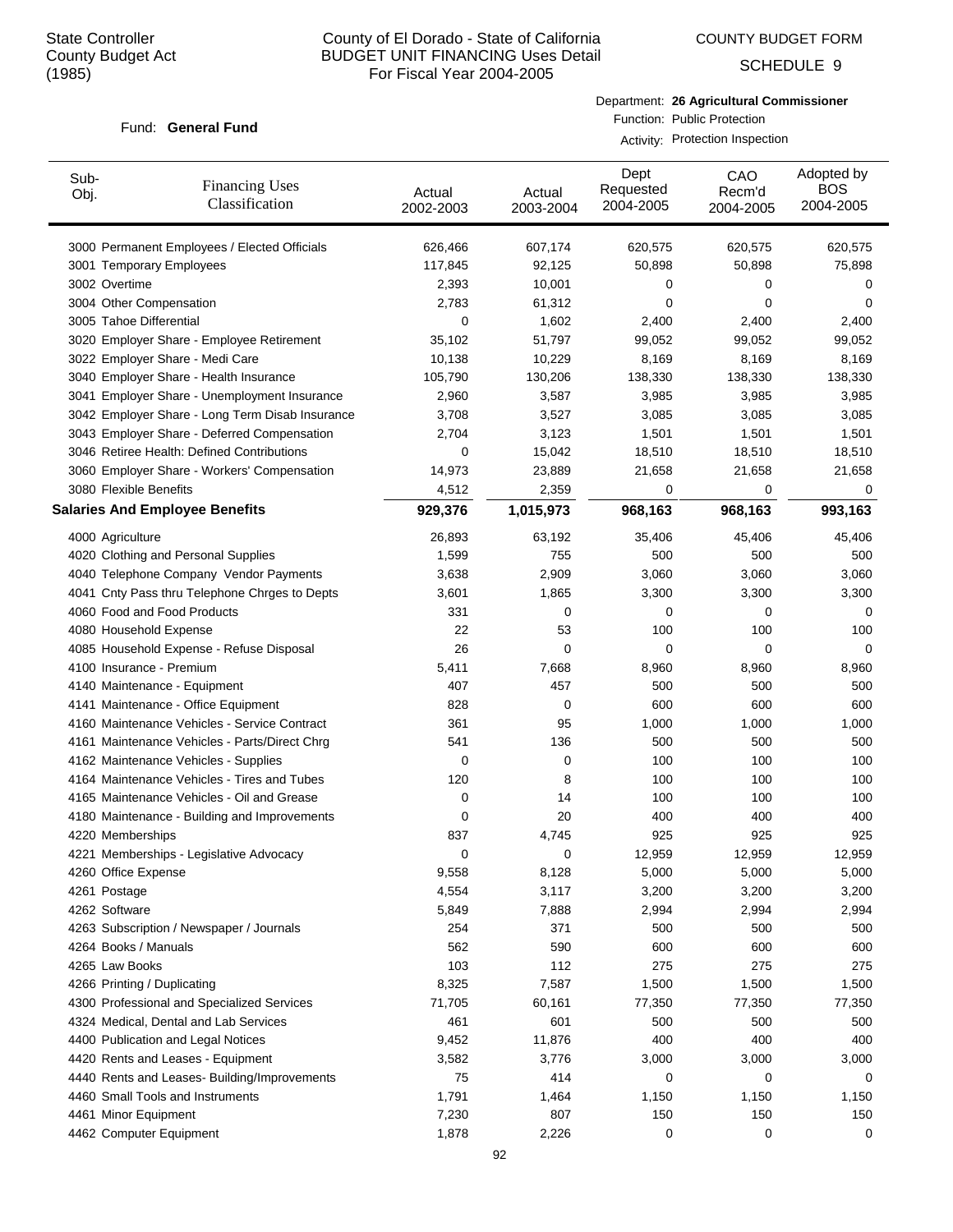COUNTY BUDGET FORM

SCHEDULE 9

#### Fund: General Fund

Department: **26 Agricultural Commissioner** Function: Public Protection

Activity: Protection Inspection

| Sub-<br>Obj.                 | <b>Financing Uses</b><br>Classification                                         | Actual<br>2002-2003 | Actual<br>2003-2004 | Dept<br>Requested<br>2004-2005 | CAO<br>Recm'd<br>2004-2005 | Adopted by<br><b>BOS</b><br>2004-2005 |
|------------------------------|---------------------------------------------------------------------------------|---------------------|---------------------|--------------------------------|----------------------------|---------------------------------------|
|                              | 4463 Telephone and Radio Equipment                                              | 160                 | 222                 | 0                              | 0                          | 0                                     |
| 4465 Vehicle Equipment       |                                                                                 | 517                 | 278                 | 0                              | 0                          | $\Omega$                              |
|                              | 4500 Special Departmental Expense                                               | 56,120              | 40,886              | 3,800                          | 3,800                      | 3,800                                 |
| 4503 Staff Development       |                                                                                 | 964                 | 1,760               | 2,000                          | 2,000                      | 2,000                                 |
|                              | 4506 Film Development/Photography Supplies                                      | 621                 | 220                 | 250                            | 250                        | 250                                   |
| 4529 Software License        |                                                                                 | 75                  | 495                 | 250                            | 250                        | 250                                   |
| 4571 Signs                   |                                                                                 | 806                 | 1,066               | 0                              | 0                          | 0                                     |
|                              | 4600 Transportation and Travel                                                  | 19,360              | 3,751               | 3,600                          | 3,600                      | 3,600                                 |
|                              | 4602 Employee - Private Auto Mileage                                            | 2,617               | 1,750               | 620                            | 620                        | 620                                   |
|                              | 4604 Volunteer - Private Auto Mileage                                           | 1,761               | 0                   | 0                              | $\Omega$                   | 0                                     |
|                              | 4605 Vehicle - Rent Or Lease                                                    | 51,608              | 54,368              | 44,292                         | 44,292                     | 44,292                                |
| 4606 Fuel Purchases          |                                                                                 | 14,678              | 14,250              | 14,533                         | 14,533                     | 14,533                                |
|                              | 4607 Rent or Lease: Mileage Rate Rebate                                         | 0                   | $-52,695$           | 0                              | 0                          | 0                                     |
| 4620 Utilities               |                                                                                 | 0                   | 18                  | 0                              | 0                          | 0                                     |
| <b>Services And Supplies</b> |                                                                                 | 319,282             | 257,403             | 234,474                        | 244,474                    | 244,474                               |
|                              | 5300 Interfund Expenditures                                                     | 2,230               | 1,219               | 0                              | 0                          | 0                                     |
| <b>Other Charges</b>         |                                                                                 | 2,230               | 1,219               | $\mathbf 0$                    | $\bf{0}$                   | 0                                     |
|                              | 6040 Fixed Assets - Equipment                                                   | 20,251              | 6,887               | 0                              | 0                          | 0                                     |
|                              | 6042 Fixed Assets - Computer Sys Equipment                                      | 0                   | 13,161              | 0                              | 0                          | 0                                     |
| <b>Fixed Assets</b>          |                                                                                 | 20,251              | 20,048              | $\bf{0}$                       | $\bf{0}$                   | 0                                     |
|                              | 7001 Operating Transfers Out: Fleet                                             | 0                   | 0                   | 10,000                         | 10,000                     | 10,000                                |
| <b>Other Financing Uses</b>  |                                                                                 | 0                   | $\bf{0}$            | 10,000                         | 10,000                     | 10,000                                |
| 7200 Intrafund Transfers     |                                                                                 | -40                 | 4,402               | $-60,000$                      | $-60,000$                  | $-60,000$                             |
|                              | 7220 Intrafnd: Telephone Equipment and Support                                  | 6,603               | 7,323               | 5,200                          | 5,200                      | 5,200                                 |
|                              | 7221 Intrafnd: Radio Equipment and Support                                      | 240                 | 240                 | 240                            | 240                        | 240                                   |
| 7223 Intrafnd: Mail Service  |                                                                                 | 1,193               | 1,505               | 1,605                          | 1,605                      | 1,605                                 |
|                              | 7224 Intrafnd: Stores Support                                                   | 982                 | 799                 | 821                            | 821                        | 821                                   |
|                              | 7225 Intrafnd: Central Duplicating                                              | 2,307               | 3,623               | 1,900                          | 1,900                      | 1,900                                 |
|                              | 7227 Intrafnd: Internal Data Processing                                         | 14,175              | 11,096              | 10,106                         | 10,106                     | 10,106                                |
|                              | 7228 Intrafnd: Internet Connect Charges                                         | 1,680               | 0                   | 0                              | 0                          | 0                                     |
| 7229 Intrafnd: PC Support    |                                                                                 | 2,415               | 4,059               | 2,500                          | 2,500                      | 2,500                                 |
| 7230 Intrafnd: IS Software   |                                                                                 | 250                 | 0                   | 600                            | 600                        | 600                                   |
|                              | 7231 Intrafnd: IS Programming Support                                           | 1,680               | 1,425               | 2,000                          | 2,000                      | 2,000                                 |
|                              | 7232 Intrafnd: Maint Bldg & Improvmnts                                          | 2,696               | 2,156               | 500                            | 500                        | 500                                   |
|                              | 7234 Intrafnd: Network Support                                                  | 0                   | 10,130              | 10,874                         | 10,874                     | 10,874                                |
| <b>Intrafund Transfers</b>   |                                                                                 | 34,180              | 46,758              | $-23,654$                      | $-23,654$                  | $-23,654$                             |
|                              | <b>Total Financing Uses</b>                                                     | 1,305,319           | 1,341,401           | 1,188,983                      | 1,198,983                  | 1,223,983                             |
|                              | <b>Less Department Estimated Revenues</b>                                       | 891,855             | 994,468             | 774,048                        | 784,048                    | 784,048                               |
|                              | <b>Department Use of Other General</b><br><b>Fund Sources (Net County Cost)</b> | 413,464             | 346,933             | 414,935                        | 414,935                    | 439,935                               |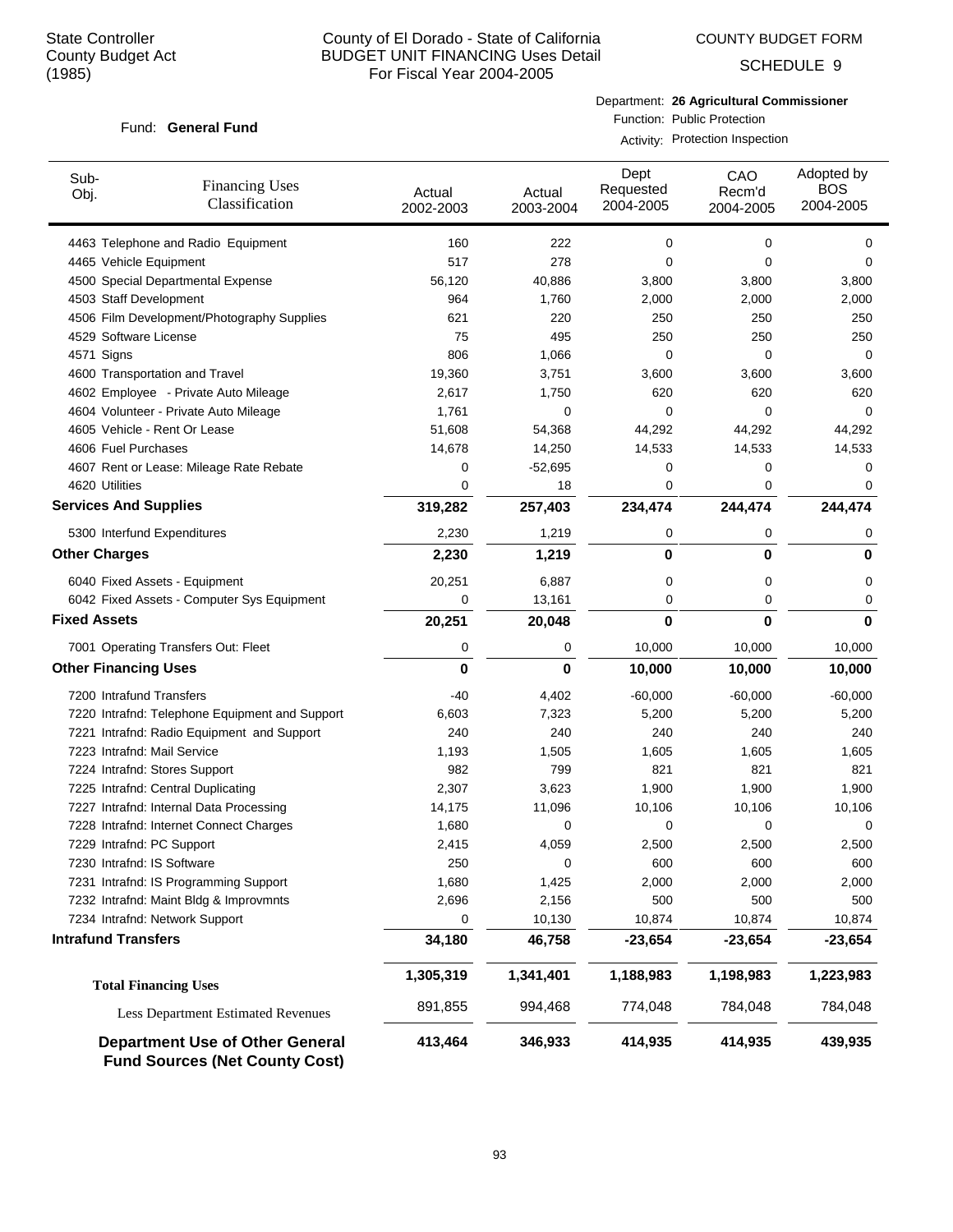COUNTY BUDGET FORM

SCHEDULE 9

#### Fund: General Fund

Department: **27 Building Department** Function: Public Protection

Activity: Protection Inspection

| Sub-<br>Obj. | <b>Financing Uses</b><br>Classification         | Actual<br>2002-2003 | Actual<br>2003-2004 | Dept<br>Requested<br>2004-2005 | CAO<br>Recm'd<br>2004-2005 | Adopted by<br><b>BOS</b><br>2004-2005 |
|--------------|-------------------------------------------------|---------------------|---------------------|--------------------------------|----------------------------|---------------------------------------|
|              | 3000 Permanent Employees / Elected Officials    | 2,843,712           | 2,813,911           | 3,385,674                      | 3,385,674                  | 3,528,174                             |
|              | 3001 Temporary Employees                        | 112,901             | 154,339             | 101,976                        | 101,976                    | 101,976                               |
|              | 3002 Overtime                                   | 99,605              | 83,561              | 61,892                         | 61,892                     | 61,892                                |
|              | 3004 Other Compensation                         | 53,162              | 122,419             | 61,743                         | 61,743                     | 61,743                                |
|              | 3005 Tahoe Differential                         | 11,540              | 14,386              | 16,800                         | 16,800                     | 16,800                                |
|              | 3020 Employer Share - Employee Retirement       | 165,750             | 255,855             | 545,387                        | 545,387                    | 545,387                               |
|              | 3021 Employer Share - O.a.s.d.i.                | 0                   | 0                   | 5,861                          | 5,861                      | 5,861                                 |
|              | 3022 Employer Share - Medi Care                 | 40,240              | 41,765              | 45,910                         | 45,910                     | 45,910                                |
|              | 3040 Employer Share - Health Insurance          | 481,629             | 567,716             | 729,660                        | 729,660                    | 729,660                               |
|              | 3041 Employer Share - Unemployment Insurance    | 9,679               | 12,785              | 20,549                         | 20,549                     | 20,549                                |
|              | 3042 Employer Share - Long Term Disab Insurance | 17,330              | 17,866              | 17,445                         | 17,445                     | 17,445                                |
|              | 3043 Employer Share - Deferred Compensation     | 3,997               | 8,378               | 7,551                          | 7,551                      | 7,551                                 |
|              | 3046 Retiree Health: Defined Contributions      | 0                   | 63,457              | 95,195                         | 95,195                     | 95,195                                |
|              | 3060 Employer Share - Workers' Compensation     | 17,716              | 90,749              | 98,729                         | 98,729                     | 98,729                                |
|              | 3080 Flexible Benefits                          | 11,099              | 10,385              | 15,169                         | 15,169                     | 15,169                                |
|              | <b>Salaries And Employee Benefits</b>           | 3,868,360           | 4,257,572           | 5,209,540                      | 5,209,540                  | 5,352,040                             |
|              | 4020 Clothing and Personal Supplies             | 1,778               | 2,822               | 3,675                          | 4,379                      | 4,379                                 |
|              | 4040 Telephone Company Vendor Payments          | 5,624               | 4,583               | 6,333                          | 6,333                      | 6,333                                 |
|              | 4041 Cnty Pass thru Telephone Chrges to Depts   | 28,014              | 30,571              | 31,681                         | 31,811                     | 31,811                                |
|              | 4086 Household Expense - Janitorial/Custodial   | 2,267               | 4,217               | 4,726                          | 4,726                      | 4,726                                 |
|              | 4100 Insurance - Premium                        | 36,839              | 50,248              | 45,548                         | 45,548                     | 45,548                                |
|              | 4140 Maintenance - Equipment                    | 224                 | 769                 | 1,200                          | 1,200                      | 1,200                                 |
|              | 4180 Maintenance - Building and Improvements    | 909                 | 965                 | 0                              | 0                          | 0                                     |
|              | 4220 Memberships                                | 1,310               | 1,609               | 1,165                          | 1,165                      | 1,165                                 |
|              | 4221 Memberships - Legislative Advocacy         | 710                 | 812                 | 1,820                          | 1,820                      | 1,820                                 |
|              | 4260 Office Expense                             | 25,671              | 27,073              | 29,963                         | 29,963                     | 29,963                                |
|              | 4261 Postage                                    | 7,632               | 6,823               | 7,100                          | 7,100                      | 7,100                                 |
|              | 4262 Software                                   | 1,566               | 2,506               | 1,900                          | 4,200                      | 4,200                                 |
|              | 4263 Subscription / Newspaper / Journals        | 917                 | 2,271               | 750                            | 750                        | 750                                   |
|              | 4264 Books / Manuals                            | 16,577              | 2,391               | 4,000                          | 4,017                      | 4,017                                 |
|              | 4300 Professional and Specialized Services      | 144,110             | 84,621              | 151,000                        | 204,000                    | 204,000                               |
|              | 4306 Collection Services                        | 0                   | 0                   | 30,000                         | 30,000                     | 30,000                                |
|              | 4324 Medical, Dental and Lab Services           | 2,039               | 1,412               | 1,690                          | 1,690                      | 1,690                                 |
|              | 4400 Publication and Legal Notices              | 0                   | 475                 | 800                            | 800                        | 800                                   |
|              | 4420 Rents and Leases - Equipment               | 7,190               | 7,420               | 8,600                          | 8,600                      | 8,600                                 |
|              | 4440 Rents and Leases- Building/Improvements    | 53,544              | 96,965              | 97,180                         | 97,180                     | 97,180                                |
|              | 4460 Small Tools and Instruments                | 1,522               | 3,057               | 2,670                          | 2,670                      | 2,670                                 |
|              | 4461 Minor Equipment                            | 21,330              | 31,110              | 11,800                         | 16,770                     | 16,770                                |
|              | 4462 Computer Equipment                         | 26,011              | 13,889              | 17,000                         | 17,000                     | 17,000                                |
|              | 4463 Telephone and Radio Equipment              | 466                 | 1,453               | 0                              | 0                          | 0                                     |
|              | 4500 Special Departmental Expense               | 450                 | 600                 | 575                            | 575                        | 15,575                                |
|              | 4503 Staff Development                          | 20,382              | 13,976              | 15,535                         | 15,535                     | 15,535                                |
|              | 4529 Software License                           | 0                   | 11,909              | 3,699                          | 3,699                      | 3,699                                 |
|              | 4600 Transportation and Travel                  | 7,784               | 3,619               | 5,050                          | 5,050                      | 5,050                                 |
|              | 4602 Employee - Private Auto Mileage            | 2,896               | 820                 | 1,300                          | 1,300                      | 1,300                                 |
|              | 4605 Vehicle - Rent Or Lease                    | 86,506              | 90,552              | 95,490                         | 95,490                     | 95,490                                |
|              | 4606 Fuel Purchases                             | 25,837              | 27,419              | 38,847                         | 38,847                     | 38,847                                |
|              | 4607 Rent or Lease: Mileage Rate Rebate         | 0                   | $-84,226$           | 0                              | 0                          | 0                                     |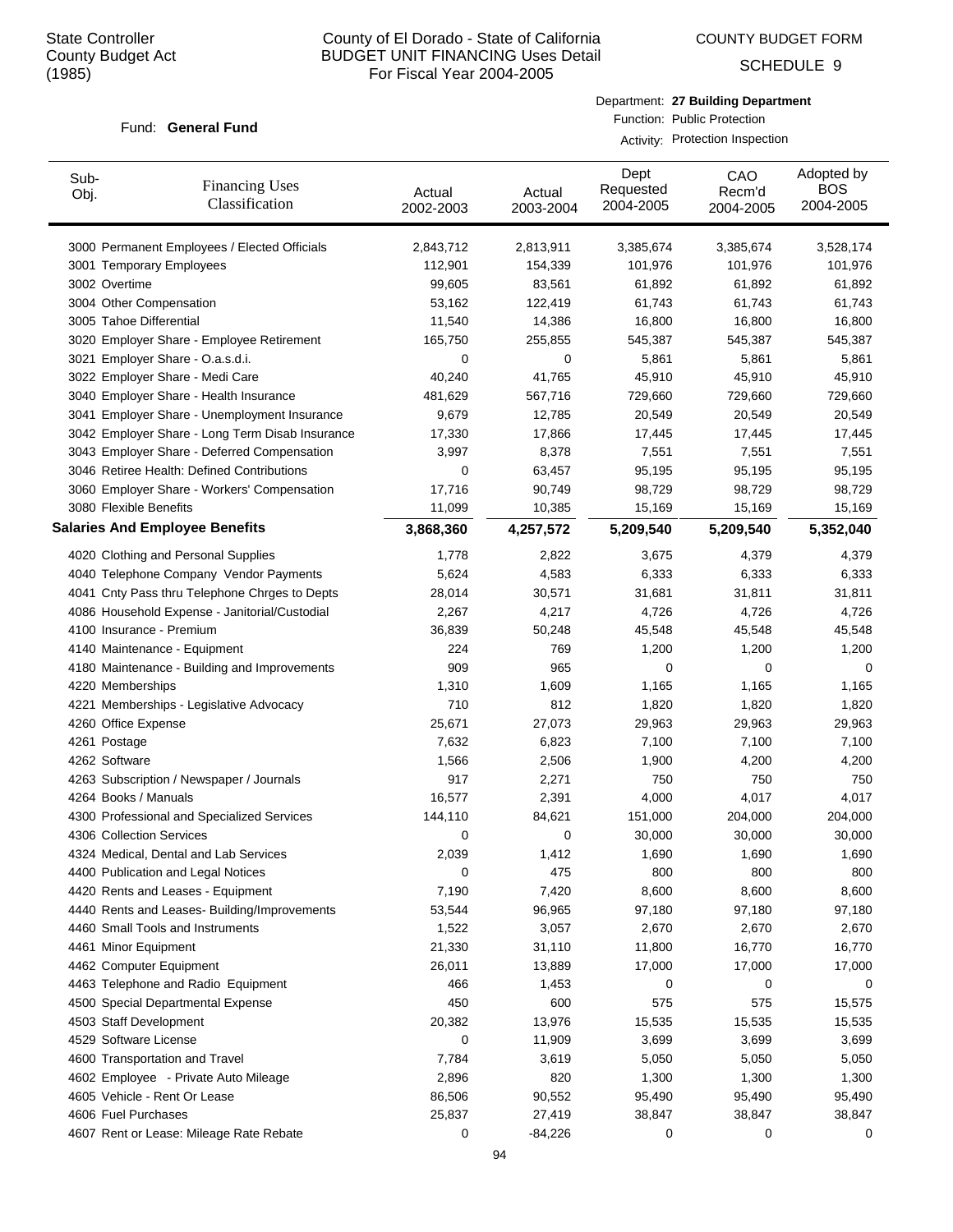SCHEDULE 9

#### Fund: General Fund

Function: Public Protection Activity: Protection Inspection

| Sub-<br>Obj.                 | <b>Financing Uses</b><br>Classification        | Actual<br>2002-2003 | Actual<br>2003-2004 | Dept<br>Requested<br>2004-2005 | CAO<br>Recm'd<br>2004-2005 | Adopted by<br><b>BOS</b><br>2004-2005 |
|------------------------------|------------------------------------------------|---------------------|---------------------|--------------------------------|----------------------------|---------------------------------------|
| 4620 Utilities               |                                                | 8,027               | 10,947              | 15,000                         | 15,000                     | 15,000                                |
| <b>Services And Supplies</b> |                                                | 538,131             | 453,680             | 636,097                        | 697,218                    | 712,218                               |
|                              | 5300 Interfund Expenditures                    | 49                  | 6,608               | 650                            | 117,113                    | 117,113                               |
| <b>Other Charges</b>         |                                                | 49                  | 6,608               | 650                            | 117,113                    | 117,113                               |
|                              | 6040 Fixed Assets - Equipment                  | 7,094               | 26,397              | 0                              | $\mathbf 0$                | $\Omega$                              |
|                              | 6042 Fixed Assets - Computer Sys Equipment     | 12,391              | 4,733               | 64,500                         | 71,016                     | 71,016                                |
| <b>Fixed Assets</b>          |                                                | 19,485              | 31,130              | 64,500                         | 71,016                     | 71,016                                |
|                              | 7001 Operating Transfers Out: Fleet            | 0                   | 45,964              | 0                              | 25,000                     | 50,000                                |
| <b>Other Financing Uses</b>  |                                                | $\mathbf{0}$        | 45,964              | $\mathbf 0$                    | 25,000                     | 50,000                                |
|                              | 7200 Intrafund Transfers                       | 42,324              | 95,833              | 54,634                         | 76,114                     | 76,114                                |
|                              | 7220 Intrafnd: Telephone Equipment and Support | 33,246              | 37,634              | 38,226                         | 53,226                     | 53,226                                |
|                              | 7221 Intrafnd: Radio Equipment and Support     | 198                 | 216                 | 0                              | 0                          | 0                                     |
|                              | 7223 Intrafnd: Mail Service                    | 1,388               | 1,591               | 1,822                          | 1,822                      | 1,822                                 |
|                              | 7224 Intrafnd: Stores Support                  | 4,833               | 3,114               | 3,171                          | 3,171                      | 3,171                                 |
|                              | 7225 Intrafnd: Central Duplicating             | 17,417              | 12,870              | 10,260                         | 10,260                     | 10,260                                |
|                              | 7226 Intrafnd: Lease Administration Fee        | 2,112               | 2,271               | 5,056                          | 5,056                      | 5,056                                 |
|                              | 7227 Intrafnd: Internal Data Processing        | 217,895             | 124,605             | 122,921                        | 122,921                    | 122,921                               |
|                              | 7228 Intrafnd: Internet Connect Charges        | 7,506               | 0                   | 0                              | $\Omega$                   | $\Omega$                              |
|                              | 7229 Intrafnd: PC Support                      | 1,468               | 4,039               | 1,800                          | 1,800                      | 1,800                                 |
|                              | 7230 Intrafnd: IS Software                     | 815                 | $\Omega$            | 1,000                          | 1,000                      | 1,000                                 |
|                              | 7231 Intrafnd: IS Programming Support          | 405                 | 1,830               | 2,000                          | 2,000                      | 2,000                                 |
|                              | 7232 Intrafnd: Maint Bldg & Improvmnts         | 1,758               | 1,200               | 1,000                          | 1,000                      | 1,000                                 |
|                              | 7234 Intrafnd: Network Support                 | 0                   | 43,416              | 46,602                         | 46,602                     | 46,602                                |
| <b>Intrafund Transfers</b>   |                                                | 331,365             | 328,619             | 288,492                        | 324,972                    | 324,972                               |
|                              | <b>Total Financing Uses</b>                    | 4,757,389           | 5,123,572           | 6,199,279                      | 6,444,859                  | 6,627,359                             |
|                              | <b>Less Department Estimated Revenues</b>      | 5,605,009           | 6,317,303           | 6,537,583                      | 6,783,163                  | 6,783,163                             |
|                              | <b>Department Use of Other General</b>         | $-847,620$          | $-1,193,731$        | $-338,304$                     | $-338,304$                 | $-155,804$                            |

**Fund Sources (Net County Cost)**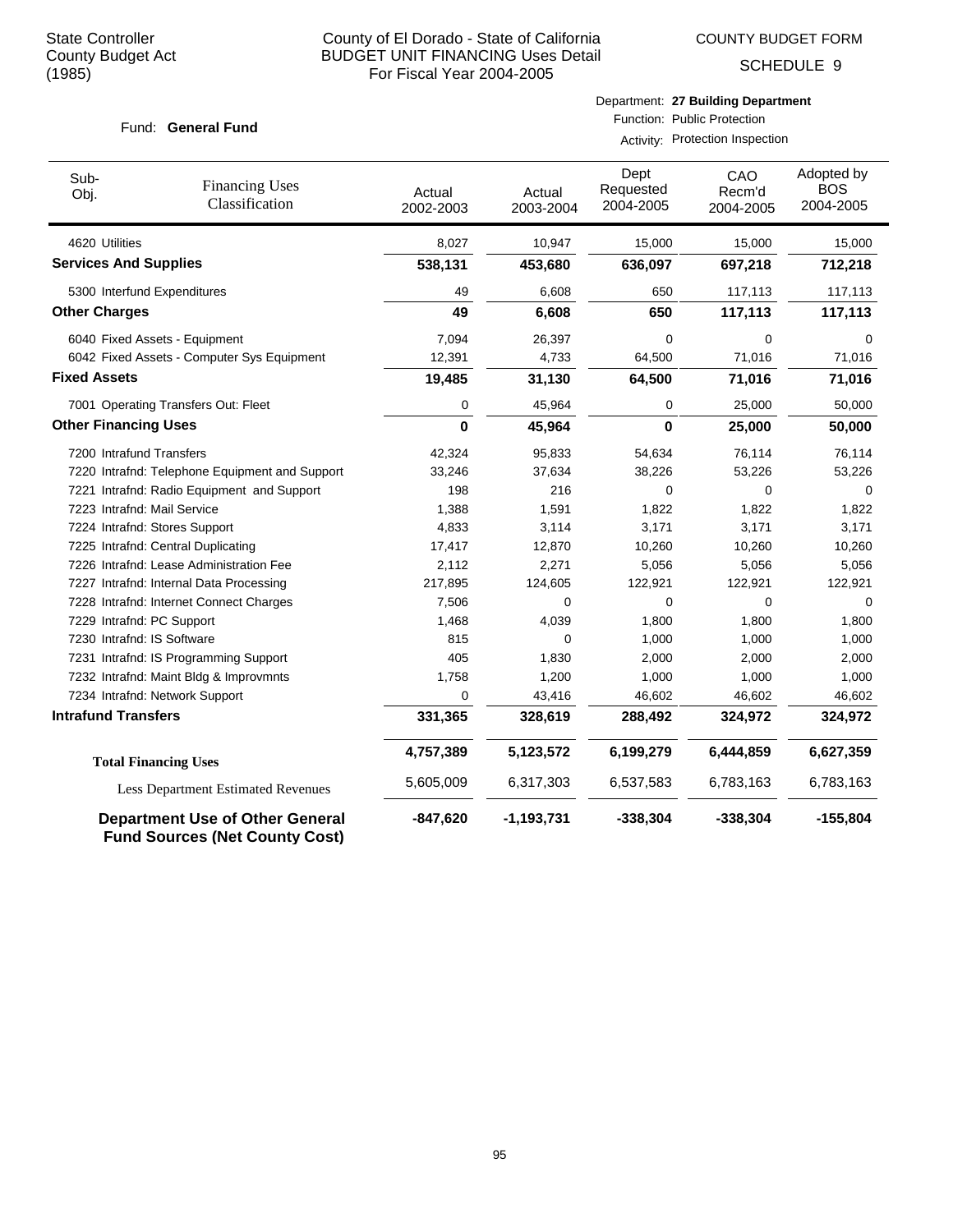COUNTY BUDGET FORM

SCHEDULE 9

#### Fund: General Fund

| Department: 28 Recorder/Clerk |
|-------------------------------|
| Function: Public Protection   |

Activity: Other Protection

| Sub-<br>Obj. | <b>Financing Uses</b><br>Classification                      | Actual<br>2002-2003 | Actual<br>2003-2004 | Dept<br>Requested<br>2004-2005 | CAO<br>Recm'd<br>2004-2005 | Adopted by<br><b>BOS</b><br>2004-2005 |
|--------------|--------------------------------------------------------------|---------------------|---------------------|--------------------------------|----------------------------|---------------------------------------|
|              | 3000 Permanent Employees / Elected Officials                 | 508,114             | 493,257             | 834,241                        | 834,241                    | 834,241                               |
|              | 3001 Temporary Employees                                     | 64,073              | 57,596              | 119,460                        | 148,460                    | 148,460                               |
|              | 3002 Overtime                                                | 3,944               | 4,350               | 10,000                         | 10,000                     | 10,000                                |
|              | 3004 Other Compensation                                      | 0                   | 8,123               | 24,590                         | 24,590                     | 24,590                                |
|              | 3005 Tahoe Differential                                      | 4,493               | 4,549               | 4,800                          | 4,800                      | 4,800                                 |
|              | 3020 Employer Share - Employee Retirement                    | 28,231              | 39,620              | 133,588                        | 133,588                    | 133,588                               |
|              | 3022 Employer Share - Medi Care                              | 7,733               | 7,578               | 10,796                         | 10,796                     | 10,796                                |
|              | 3040 Employer Share - Health Insurance                       | 134,734             | 146,025             | 202,204                        | 202,204                    | 202,204                               |
|              | 3041 Employer Share - Unemployment Insurance                 | 2,725               | 3,055               | 4,974                          | 4,974                      | 4,974                                 |
|              | 3042 Employer Share - Long Term Disab Insurance              | 3,228               | 3,075               | 4,145                          | 4,145                      | 4,145                                 |
|              | 3043 Employer Share - Deferred Compensation                  | 2,024               | 4,050               | 3,592                          | 3,592                      | 3,592                                 |
|              | 3046 Retiree Health: Defined Contributions                   | 0                   | 18,802              | 29,087                         | 29,087                     | 29,087                                |
|              | 3060 Employer Share - Workers' Compensation                  | 46,731              | 29,500              | 114,316                        | 114,316                    | 114,316                               |
|              | 3080 Flexible Benefits                                       | 0                   | 0                   | 5,850                          | 5,850                      | 5,850                                 |
|              | <b>Salaries And Employee Benefits</b>                        | 806,029             | 819,579             | 1,501,643                      | 1,530,643                  | 1,530,643                             |
|              | 4041 Cnty Pass thru Telephone Chrges to Depts                | 2,265               | 2,682               | 6,160                          | 6,160                      | 6,160                                 |
|              | 4100 Insurance - Premium                                     | 3,725               | 4,950               | 9,228                          | 9,228                      | 9,228                                 |
|              | 4140 Maintenance - Equipment                                 | 22,816              | 25,855              | 27,050                         | 27,050                     | 27,050                                |
|              | 4141 Maintenance - Office Equipment                          | 247                 | 1,794               | 4,350                          | 4,350                      | 4,350                                 |
|              | 4180 Maintenance - Building and Improvements                 | 0                   | 0                   | 500                            | 500                        | 500                                   |
|              | 4221 Memberships - Legislative Advocacy                      | 400                 | 1,300               | 1,225                          | 1,225                      | 1,225                                 |
|              | 4260 Office Expense                                          | 22,556              | 23,984              | 35,000                         | 35,000                     | 35,000                                |
|              | 4261 Postage                                                 | 47,970              | 53,070              | 133,019                        | 148,019                    | 148,019                               |
|              | 4262 Software                                                | 4,640               | 3,067               | 8,500                          | 8,500                      | 8,500                                 |
|              | 4263 Subscription / Newspaper / Journals                     | 75                  | 75                  | 353                            | 353                        | 353                                   |
|              | 4264 Books / Manuals                                         | 0                   | 0                   | 250                            | 250                        | 250                                   |
|              | 4265 Law Books                                               | 1,518               | 1,512               | 2,125                          | 2,125                      | 2,125                                 |
|              | 4300 Professional and Specialized Services                   | 11,645              | 2,391               | 63,188                         | 63,188                     | 63,188                                |
|              | 4307 Microfilm Services                                      | 950                 | 1,222               | 5,000                          | 5,000                      | 5,000                                 |
|              | 4400 Publication and Legal Notices                           | 0                   | 6                   | 3,350                          | 4,900                      | 4,900                                 |
|              | 4420 Rents and Leases - Equipment                            | 1,937               | 2,307               | 11,210                         | 11,210                     | 11,210                                |
|              | 4440 Rents and Leases- Building/Improvements                 | 0                   | 0                   | 1,650                          | 3,300                      | 3,300                                 |
|              | 4460 Small Tools and Instruments                             | 0                   | 333                 | 1,000                          | 1,000                      | 1,000                                 |
|              | 4461 Minor Equipment                                         | 6,288               | 6,126               | 5,000                          | 5,000                      | 5,000                                 |
|              | 4462 Computer Equipment                                      | 1,499               | 5,493               | 7,500                          | 7,500                      | 7,500                                 |
|              | 4500 Special Departmental Expense                            | 0                   | 0                   | 235,500                        | 305,500                    | 305,500                               |
|              | 4503 Staff Development                                       | 1,220               | 715                 | 4,000                          | 4,000                      | 4,000                                 |
|              | 4506 Film Development/Photography Supplies                   | 0                   | 0                   | 25                             | 25                         | 25                                    |
|              | 4511 Elections Outreach                                      | 0                   | 0                   | 1,000                          | 1,000                      | 1,000                                 |
|              | 4529 Software License                                        | 13,285              | 30,934              | 33,334                         | 33,334                     | 33,334                                |
|              | 4531 Precinct Board Compensation                             | 0                   | 0                   | 55,000                         | 105,500                    | 105,500                               |
|              | 4600 Transportation and Travel                               | 953                 | 856                 | 7,000                          | 8,000                      | 8,000                                 |
|              | 4602 Employee - Private Auto Mileage                         | 1,143               | 526                 | 3,300                          | 3,300                      | 3,300                                 |
|              | 4605 Vehicle - Rent Or Lease<br><b>Services And Supplies</b> | 416<br>145,547      | 53                  | 700                            | 820                        | 820                                   |
|              |                                                              |                     | 169,252             | 665,517                        | 805,337                    | 805,337                               |
|              | 5300 Interfund Expenditures                                  | 1,141               | 108                 | 700                            | 700                        | 700                                   |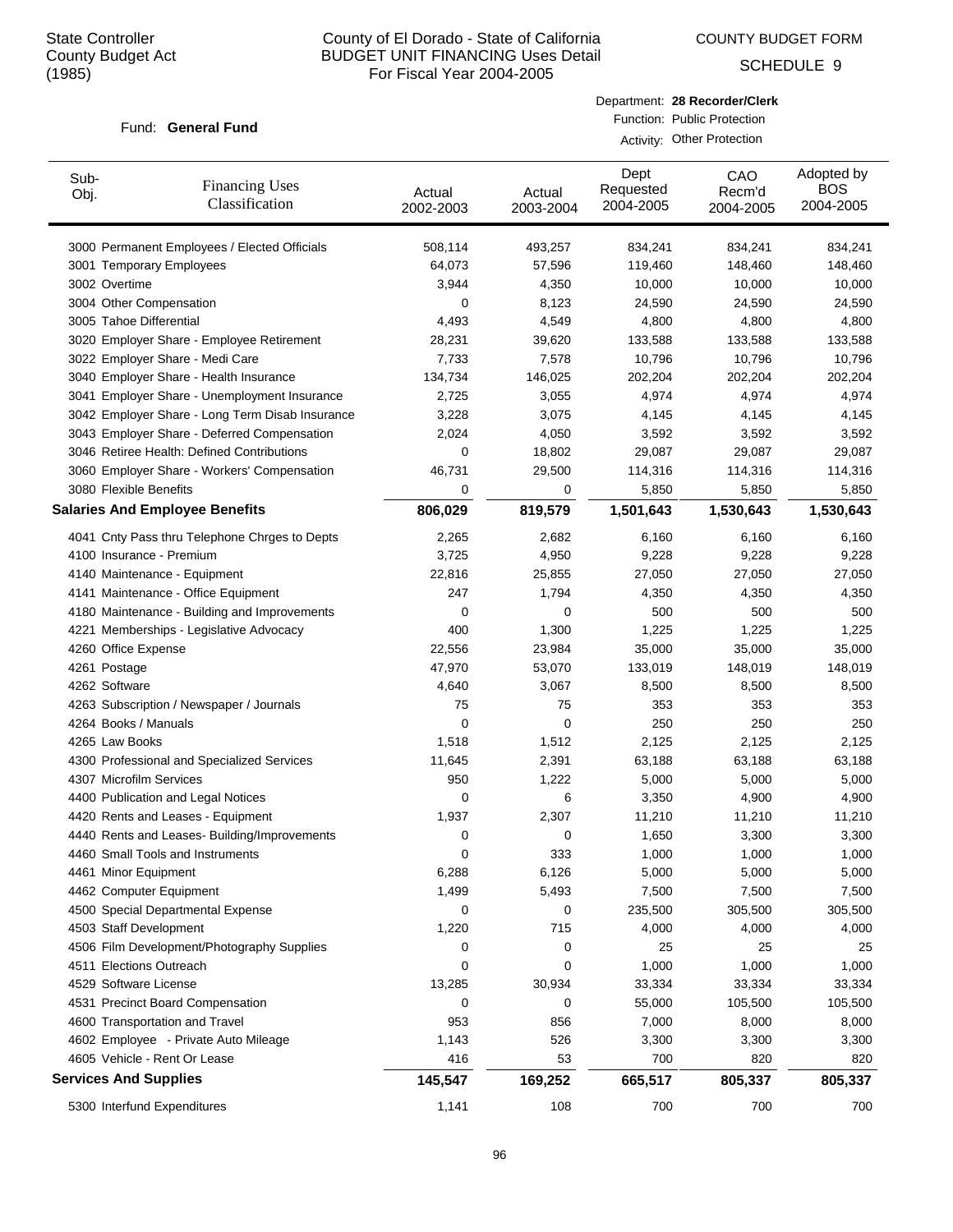COUNTY BUDGET FORM

SCHEDULE 9

|  | Fund: General Fund |  |
|--|--------------------|--|
|--|--------------------|--|

Activity: Other Protection

| Sub-<br>Obj.               | <b>Financing Uses</b><br>Classification                                         | Actual<br>2002-2003 | Actual<br>2003-2004 | Dept<br>Requested<br>2004-2005 | CAO<br>Recm'd<br>2004-2005 | Adopted by<br><b>BOS</b><br>2004-2005 |
|----------------------------|---------------------------------------------------------------------------------|---------------------|---------------------|--------------------------------|----------------------------|---------------------------------------|
| <b>Other Charges</b>       |                                                                                 | 1,141               | 108                 | 700                            | 700                        | 700                                   |
|                            | 6040 Fixed Assets - Equipment                                                   | 58,542              | 0                   | 0                              | $\Omega$                   | 0                                     |
|                            | 6041 Fixed Assets - Data Proc Sys Devel Equip                                   | 200                 | 0                   | 0                              | 0                          | 0                                     |
|                            | 6042 Fixed Assets - Computer Sys Equipment                                      | 0                   | 0                   | 0                              | 6,000                      | 6,000                                 |
| <b>Fixed Assets</b>        |                                                                                 | 58,741              | 0                   | 0                              | 6,000                      | 6,000                                 |
|                            | 7200 Intrafund Transfers                                                        | 28,153              | 29,764              | 30,000                         | 30,000                     | 30,000                                |
|                            | 7220 Intrafnd: Telephone Equipment and Support                                  | 6,026               | 6,216               | 9,100                          | 9,100                      | 9,100                                 |
|                            | 7221 Intrafnd: Radio Equipment and Support                                      | 0                   | 0                   | 55                             | 55                         | 55                                    |
|                            | 7223 Intrafnd: Mail Service                                                     | 4,105               | 6,096               | 9,016                          | 9,016                      | 9,016                                 |
|                            | 7224 Intrafnd: Stores Support                                                   | 1,227               | 987                 | 1,429                          | 1,429                      | 1,429                                 |
|                            | 7225 Intrafnd: Central Duplicating                                              | 4,463               | 3,551               | 7,500                          | 7,500                      | 7,500                                 |
|                            | 7227 Intrafnd: Internal Data Processing                                         | 123,167             | 53,347              | 44,909                         | 44,909                     | 44,909                                |
|                            | 7228 Intrafnd: Internet Connect Charges                                         | 938                 | 0                   | 0                              | $\Omega$                   | 0                                     |
|                            | 7229 Intrafnd: PC Support                                                       | 5,539               | 5,553               | 7,450                          | 7,450                      | 7,450                                 |
|                            | 7230 Intrafnd: IS Software                                                      | 0                   | 0                   | 700                            | 700                        | 700                                   |
|                            | 7231 Intrafnd: IS Programming Support                                           | 2,475               | 390                 | 3,150                          | 3,150                      | 3,150                                 |
|                            | 7232 Intrafnd: Maint Bldg & Improvmnts                                          | 5,294               | 178                 | 1,400                          | 1,400                      | 1,400                                 |
|                            | 7234 Intrafnd: Network Support                                                  | 0                   | 20,983              | 36,504                         | 36,504                     | 36,504                                |
| <b>Intrafund Transfers</b> |                                                                                 | 181,386             | 127,065             | 151,213                        | 151,213                    | 151,213                               |
|                            | <b>Total Financing Uses</b>                                                     | 1,192,844           | 1,116,003           | 2,319,073                      | 2,493,893                  | 2,493,893                             |
|                            | <b>Less Department Estimated Revenues</b>                                       | 4,262,641           | 5,266,969           | 4,576,904                      | 4,601,904                  | 5,001,904                             |
|                            | <b>Department Use of Other General</b><br><b>Fund Sources (Net County Cost)</b> | $-3,069,796$        | $-4, 150, 965$      | $-2,257,831$                   | $-2,108,011$               | $-2,508,011$                          |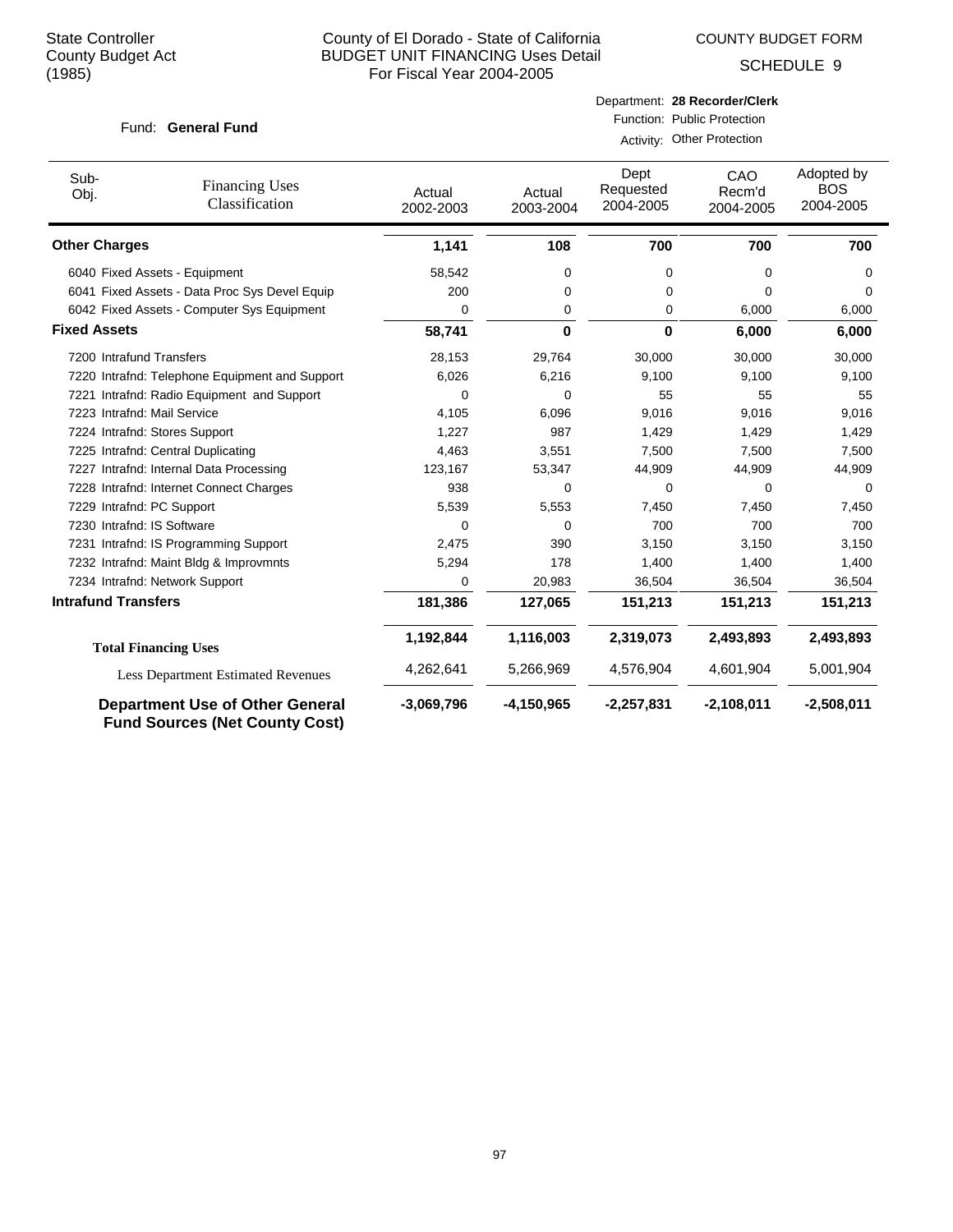COUNTY BUDGET FORM

Department: **29 Planning** Function: Public Protection Activity: Other Protection

SCHEDULE 9

### Fund: General Fund

| Sub-<br>Obj. | <b>Financing Uses</b><br>Classification                                 | Actual<br>2002-2003 | Actual<br>2003-2004 | Dept<br>Requested<br>2004-2005 | CAO<br>Recm'd<br>2004-2005 | Adopted by<br><b>BOS</b><br>2004-2005 |
|--------------|-------------------------------------------------------------------------|---------------------|---------------------|--------------------------------|----------------------------|---------------------------------------|
|              | 3000 Permanent Employees / Elected Officials                            | 1,110,129           | 1,034,693           | 1,187,905                      | 1,292,905                  | 1,292,905                             |
|              | 3001 Temporary Employees                                                | 22,962              | 30,766              | 25,000                         | 25,000                     | 25,000                                |
|              | 3002 Overtime                                                           | 28,244              | 7,501               | 5,000                          | 5,000                      | 5,000                                 |
|              | 3004 Other Compensation                                                 | 2,143               | 99,893              | 0                              | 0                          | 0                                     |
|              | 3020 Employer Share - Employee Retirement                               | 60,485              | 89,948              | 204,468                        | 204,468                    | 204,468                               |
|              | 3022 Employer Share - Medi Care                                         | 15,176              | 15,408              | 16,931                         | 16,931                     | 16,931                                |
|              | 3040 Employer Share - Health Insurance                                  | 173,972             | 184,166             | 181,580                        | 181,580                    | 181,580                               |
|              | 3041 Employer Share - Unemployment Insurance                            | 3,492               | 4,332               | 7,674                          | 7,674                      | 7,674                                 |
|              | 3042 Employer Share - Long Term Disab Insurance                         | 7,909               | 6,103               | 6,395                          | 6,395                      | 6,395                                 |
|              | 3043 Employer Share - Deferred Compensation                             | 3,265               | 7,992               | 6,391                          | 6,391                      | 6,391                                 |
|              | 3046 Retiree Health: Defined Contributions                              | 0                   | 32,316              | 36,359                         | 36,359                     | 36,359                                |
|              | 3060 Employer Share - Workers' Compensation                             | 16,586              | 34,871              | 65,630                         | 65,630                     | 65,630                                |
|              | 3080 Flexible Benefits                                                  | 7,864               | 9,389               | 18,000                         | 18,000                     | 18,000                                |
|              | <b>Salaries And Employee Benefits</b>                                   | 1,452,226           | 1,557,378           | 1,761,334                      | 1,866,334                  | 1,866,334                             |
|              | 4040 Telephone Company Vendor Payments                                  | 471                 | 561                 | 600                            | 600                        | 600                                   |
|              | 4041 Cnty Pass thru Telephone Chrges to Depts                           | 5,398               | 2,053               | 2,000                          | 2,000                      | 2,000                                 |
|              | 4060 Food and Food Products                                             | 226                 | 0                   | 250                            | 250                        | 250                                   |
|              | 4100 Insurance - Premium                                                | 46,301              | 90,902              | 88,804                         | 88,804                     | 88,804                                |
|              | 4141 Maintenance - Office Equipment                                     | 1,166               | 31                  | 1,200                          | 1,200                      | 1,200                                 |
|              | 4220 Memberships                                                        | 681                 | 441                 | 1,250                          | 1,250                      | 1,250                                 |
|              | 4260 Office Expense                                                     | 11,032              | 9,012               | 13,000                         | 13,000                     | 13,000                                |
|              | 4261 Postage                                                            | 9,187               | 5,899               | 9,000                          | 9,000                      | 9,000                                 |
|              | 4262 Software                                                           | 7,922               | 4,580               | 700                            | 700                        | 700                                   |
|              | 4263 Subscription / Newspaper / Journals                                | 813                 | 0                   | 350                            | 350                        | 350                                   |
|              | 4264 Books / Manuals                                                    | 571                 | 526                 | 650                            | 650                        | 650                                   |
|              | 4266 Printing / Duplicating                                             | 151                 | 517                 | 175                            | 175                        | 175                                   |
|              | 4300 Professional and Specialized Services                              | 896,524             | 325,562             | 401,660                        | 357,970                    | 357,970                               |
|              | 4400 Publication and Legal Notices                                      | 9,176               | 4,639               | 7,520                          | 7,520                      | 7,520                                 |
|              | 4420 Rents and Leases - Equipment                                       | 7,927               | 7,400               | 11,000                         | 11,000                     | 11,000                                |
|              | 4460 Small Tools and Instruments                                        | 0                   | 124                 | 0                              | 0                          | 0                                     |
|              | 4461 Minor Equipment                                                    | 1,520               | 2,587               | 1,500                          | 1,500                      | 1,500                                 |
|              | 4462 Computer Equipment                                                 | 0                   | 636                 | 500                            | 500                        | 500                                   |
|              | 4500 Special Departmental Expense                                       | 585,000             | 0                   | 0                              | 0                          | 0                                     |
|              | 4501 Special Projects                                                   | 150,000             | 0                   | 0                              | 0                          | 0                                     |
|              | 4503 Staff Development                                                  | 4,379               | 270                 | 5,000                          | 5,000                      | 5,000                                 |
|              | 4529 Software License                                                   | 7,248               | 7,449               | 11,800                         | 11,800                     | 11,800                                |
|              | 4600 Transportation and Travel                                          | 963                 | 569                 | 3,500                          | 3,500                      | 3,500                                 |
|              | 4602 Employee - Private Auto Mileage                                    | 6,650               | 2,819               | 3,500                          | 3,500                      | 3,500                                 |
|              | 4605 Vehicle - Rent Or Lease                                            | 874                 | 726                 | 2,979                          | 2,979                      | 2,979                                 |
|              | 4606 Fuel Purchases                                                     | 229                 | 204                 | 798                            | 798                        | 798                                   |
|              | 4607 Rent or Lease: Mileage Rate Rebate<br><b>Services And Supplies</b> | 0<br>1,754,409      | $-1,334$<br>466,172 | 0<br>567,736                   | 0<br>524,046               | 0<br>524,046                          |
|              | 5240 Contribution To Non-county Governmental                            | 89,557              | 63,604              | 66,000                         | 66,000                     | 66,000                                |
|              | 5300 Interfund Expenditures                                             | 80                  | 200                 | 0                              | 0                          | 0                                     |
|              | <b>Other Charges</b>                                                    | 89,637              | 63,804              | 66,000                         | 66,000                     | 66,000                                |
|              |                                                                         |                     |                     |                                |                            |                                       |

6000 Fixed Assets - Land 0 170,000 0 0 0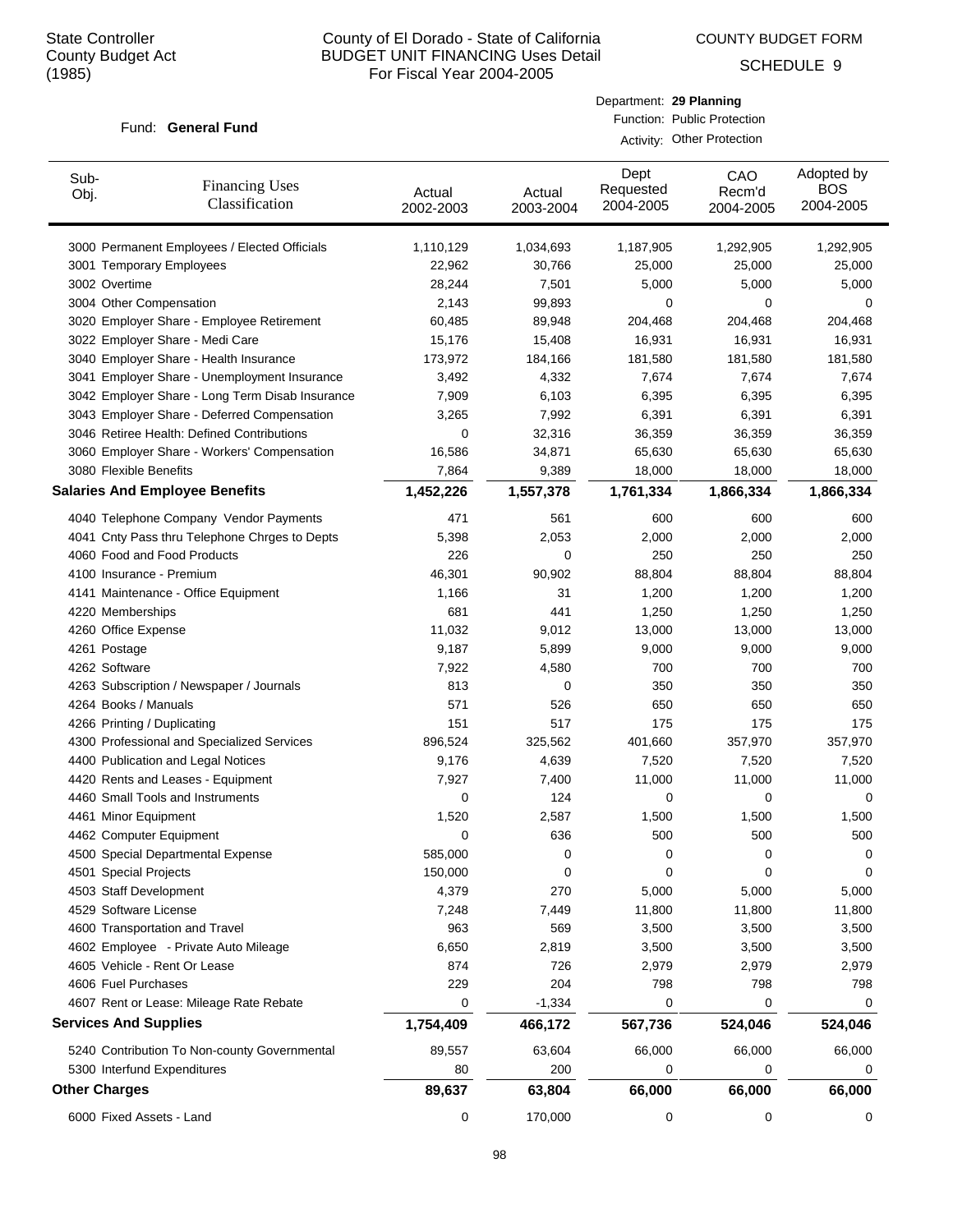COUNTY BUDGET FORM

Department: **29 Planning** Function: Public Protection Activity: Other Protection

SCHEDULE 9

| Sub-<br>Obj.               | <b>Financing Uses</b><br>Classification                                         | Actual<br>2002-2003 | Actual<br>2003-2004 | Dept<br>Requested<br>2004-2005 | CAO<br>Recm'd<br>2004-2005 | Adopted by<br><b>BOS</b><br>2004-2005 |
|----------------------------|---------------------------------------------------------------------------------|---------------------|---------------------|--------------------------------|----------------------------|---------------------------------------|
|                            | 6042 Fixed Assets - Computer Sys Equipment                                      | 16,055              | 7,269               | 0                              | 0                          | 0                                     |
| <b>Fixed Assets</b>        |                                                                                 | 16,055              | 177,269             | $\bf{0}$                       | $\bf{0}$                   | 0                                     |
| 7200 Intrafund Transfers   |                                                                                 | $-3,185$            | $-17,360$           | 12,265                         | 12,265                     | 12,265                                |
|                            | 7210 Intrafnd Transfers: Collections                                            | 0                   | 0                   | 390                            | 390                        | 390                                   |
|                            | 7220 Intrafnd: Telephone Equipment and Support                                  | 12,185              | 10,463              | 14,500                         | 14,500                     | 14,500                                |
|                            | 7223 Intrafnd: Mail Service                                                     | 1,795               | 1,890               | 2,161                          | 2,161                      | 2,161                                 |
|                            | 7224 Intrafnd: Stores Support                                                   | 2,110               | 1,208               | 967                            | 967                        | 967                                   |
|                            | 7225 Intrafnd: Central Duplicating                                              | 23,734              | 13,414              | 8.000                          | 8,000                      | 8,000                                 |
|                            | 7227 Intrafnd: Internal Data Processing                                         | 44,902              | 28,309              | 24,582                         | 24,582                     | 24,582                                |
|                            | 7228 Intrafnd: Internet Connect Charges                                         | 2,982               | 0                   | 0                              | 0                          | 0                                     |
|                            | 7229 Intrafnd: PC Support                                                       | 6,805               | 4,991               | 8,000                          | 8,000                      | 8,000                                 |
|                            | 7230 Intrafnd: IS Software                                                      | 0                   | 125                 | 625                            | 625                        | 625                                   |
|                            | 7231 Intrafnd: IS Programming Support                                           | 12,705              | 2,400               | 2,500                          | 2,500                      | 2,500                                 |
|                            | 7232 Intrafnd: Maint Bldg & Improvmnts                                          | 79                  | 613                 | 300                            | 300                        | 300                                   |
|                            | 7234 Intrafnd: Network Support                                                  | 0                   | 21,707              | 23,301                         | 23,301                     | 23,301                                |
| <b>Intrafund Transfers</b> |                                                                                 | 104,112             | 67,761              | 97,591                         | 97,591                     | 97,591                                |
|                            | <b>Total Financing Uses</b>                                                     | 3,416,440           | 2,332,385           | 2,492,661                      | 2,553,971                  | 2,553,971                             |
|                            | <b>Less Department Estimated Revenues</b>                                       | 1,325,652           | 676,269             | 719,542                        | 674,424                    | 674,424                               |
|                            | <b>Department Use of Other General</b><br><b>Fund Sources (Net County Cost)</b> | 2,090,787           | 1,656,115           | 1,773,119                      | 1,879,547                  | 1,879,547                             |